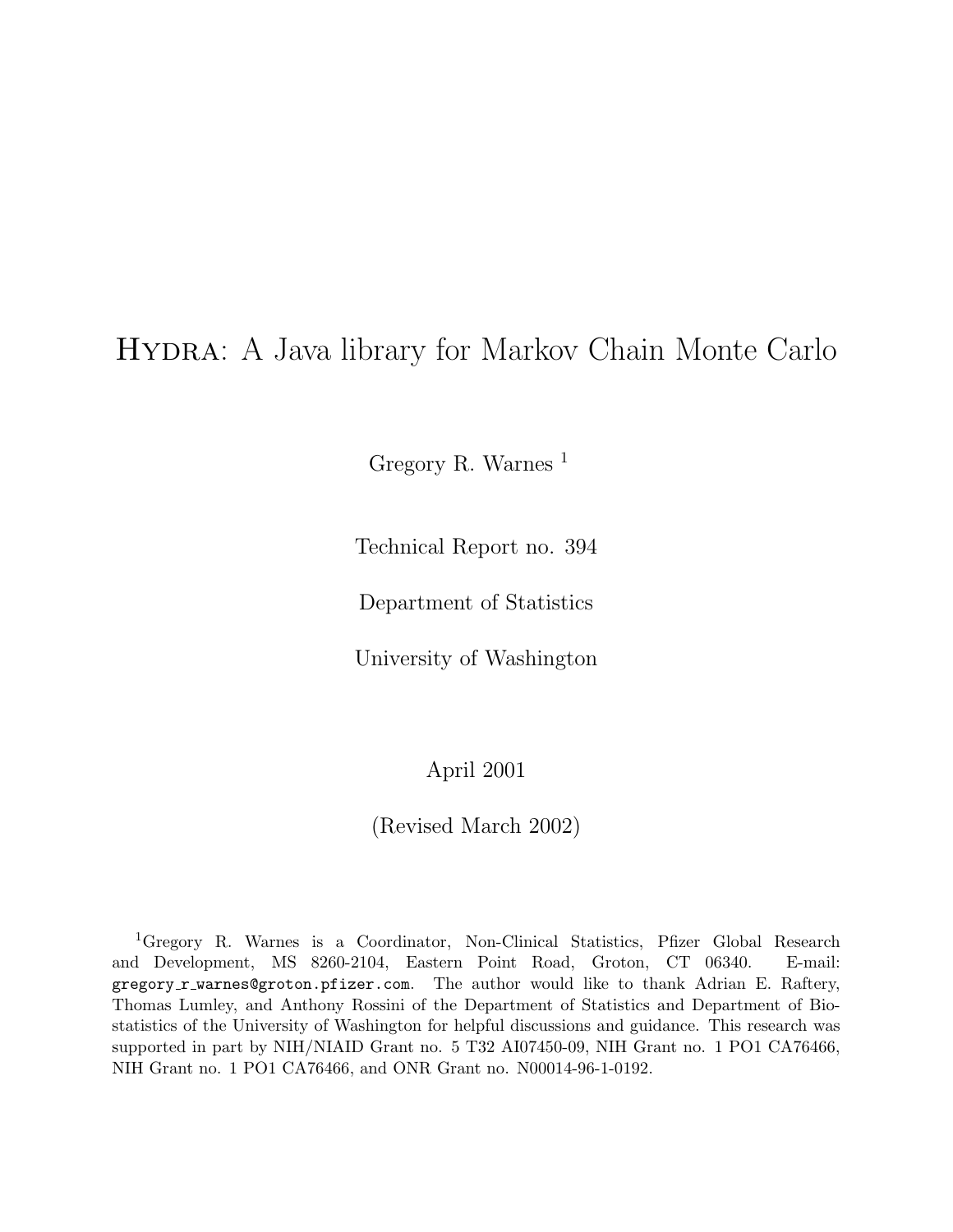|                                                        | <b>Report Documentation Page</b>                                                                                                                                                                                                                                                                                                                                                                                                                                                                                                                                                                                                                                                                                                                                                                         |                              |                          |                             | Form Approved<br>OMB No. 0704-0188  |
|--------------------------------------------------------|----------------------------------------------------------------------------------------------------------------------------------------------------------------------------------------------------------------------------------------------------------------------------------------------------------------------------------------------------------------------------------------------------------------------------------------------------------------------------------------------------------------------------------------------------------------------------------------------------------------------------------------------------------------------------------------------------------------------------------------------------------------------------------------------------------|------------------------------|--------------------------|-----------------------------|-------------------------------------|
| does not display a currently valid OMB control number. | Public reporting burden for the collection of information is estimated to average 1 hour per response, including the time for reviewing instructions, searching existing data sources, gathering and<br>maintaining the data needed, and completing and reviewing the collection of information. Send comments regarding this burden estimate or any other aspect of this collection of information,<br>including suggestions for reducing this burden, to Washington Headquarters Services, Directorate for Information Operations and Reports, 1215 Jefferson Davis Highway, Suite 1204, Arlington<br>VA 22202-4302. Respondents should be aware that notwithstanding any other provision of law, no person shall be subject to a penalty for failing to comply with a collection of information if it |                              |                          |                             |                                     |
| 1. REPORT DATE<br><b>MAR 2002</b>                      |                                                                                                                                                                                                                                                                                                                                                                                                                                                                                                                                                                                                                                                                                                                                                                                                          | 2. REPORT TYPE               |                          | <b>3. DATES COVERED</b>     | 00-03-2002 to 00-03-2002            |
| <b>4. TITLE AND SUBTITLE</b>                           |                                                                                                                                                                                                                                                                                                                                                                                                                                                                                                                                                                                                                                                                                                                                                                                                          |                              |                          | <b>5a. CONTRACT NUMBER</b>  |                                     |
|                                                        | <b>HYDRA: A Java library for Markov Chain Monte Carlo</b>                                                                                                                                                                                                                                                                                                                                                                                                                                                                                                                                                                                                                                                                                                                                                |                              |                          | <b>5b. GRANT NUMBER</b>     |                                     |
|                                                        |                                                                                                                                                                                                                                                                                                                                                                                                                                                                                                                                                                                                                                                                                                                                                                                                          |                              |                          |                             | 5c. PROGRAM ELEMENT NUMBER          |
| 6. AUTHOR(S)                                           |                                                                                                                                                                                                                                                                                                                                                                                                                                                                                                                                                                                                                                                                                                                                                                                                          |                              |                          | <b>5d. PROJECT NUMBER</b>   |                                     |
|                                                        |                                                                                                                                                                                                                                                                                                                                                                                                                                                                                                                                                                                                                                                                                                                                                                                                          |                              |                          | <b>5e. TASK NUMBER</b>      |                                     |
|                                                        |                                                                                                                                                                                                                                                                                                                                                                                                                                                                                                                                                                                                                                                                                                                                                                                                          |                              |                          | <b>5f. WORK UNIT NUMBER</b> |                                     |
| 354322, Seattle, WA, 98195-4322                        | 7. PERFORMING ORGANIZATION NAME(S) AND ADDRESS(ES)<br>University of Washington, Department of Statistics, Box                                                                                                                                                                                                                                                                                                                                                                                                                                                                                                                                                                                                                                                                                            |                              |                          | <b>REPORT NUMBER</b>        | 8. PERFORMING ORGANIZATION          |
|                                                        | 9. SPONSORING/MONITORING AGENCY NAME(S) AND ADDRESS(ES)                                                                                                                                                                                                                                                                                                                                                                                                                                                                                                                                                                                                                                                                                                                                                  |                              |                          |                             | 10. SPONSOR/MONITOR'S ACRONYM(S)    |
|                                                        |                                                                                                                                                                                                                                                                                                                                                                                                                                                                                                                                                                                                                                                                                                                                                                                                          |                              |                          | NUMBER(S)                   | <b>11. SPONSOR/MONITOR'S REPORT</b> |
| 12. DISTRIBUTION/AVAILABILITY STATEMENT                | Approved for public release; distribution unlimited                                                                                                                                                                                                                                                                                                                                                                                                                                                                                                                                                                                                                                                                                                                                                      |                              |                          |                             |                                     |
| <b>13. SUPPLEMENTARY NOTES</b>                         |                                                                                                                                                                                                                                                                                                                                                                                                                                                                                                                                                                                                                                                                                                                                                                                                          |                              |                          |                             |                                     |
| 14. ABSTRACT                                           |                                                                                                                                                                                                                                                                                                                                                                                                                                                                                                                                                                                                                                                                                                                                                                                                          |                              |                          |                             |                                     |
| <b>15. SUBJECT TERMS</b>                               |                                                                                                                                                                                                                                                                                                                                                                                                                                                                                                                                                                                                                                                                                                                                                                                                          |                              |                          |                             |                                     |
| <b>16. SECURITY CLASSIFICATION OF:</b>                 |                                                                                                                                                                                                                                                                                                                                                                                                                                                                                                                                                                                                                                                                                                                                                                                                          |                              | <b>17. LIMITATION OF</b> | 18. NUMBER                  | 19a. NAME OF                        |
| a. REPORT<br>unclassified                              | b. ABSTRACT<br>unclassified                                                                                                                                                                                                                                                                                                                                                                                                                                                                                                                                                                                                                                                                                                                                                                              | c. THIS PAGE<br>unclassified | <b>ABSTRACT</b>          | OF PAGES<br>32              | <b>RESPONSIBLE PERSON</b>           |

**Standard Form 298 (Rev. 8-98)**<br>Prescribed by ANSI Std Z39-18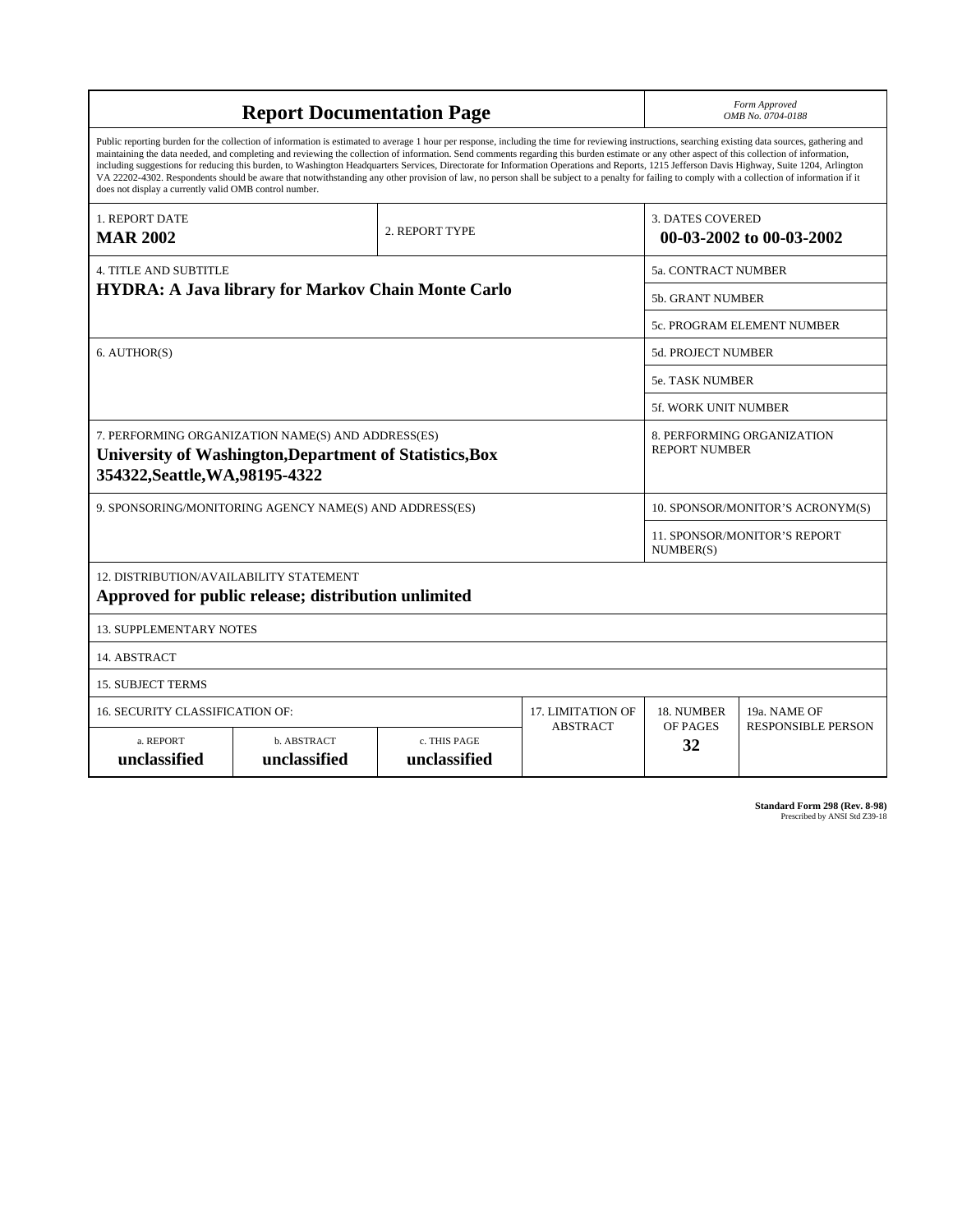#### Abstract

Hydra is an open-source, platform-neutral library for performing Markov Chain Monte Carlo. It implements the logic of standard MCMC samplers within a framework designed to be easy to use, extend, and integrate with other software tools. In this paper, we describe the problem that motivated our work, outline our goals for the Hydra project, and describe the current features of the HYDRA library. We then provide a step-by-step example of using Hydra to simulate from a mixture model drawn from cancer genetics, first using a variable-at-a-time Metropolis sampler and then a Normal Kernel Coupler. We conclude with a discussion of future directions for HYDRA.

Keywords: Markov Chain Monte-Carlo, Gibbs Sampling, Software Library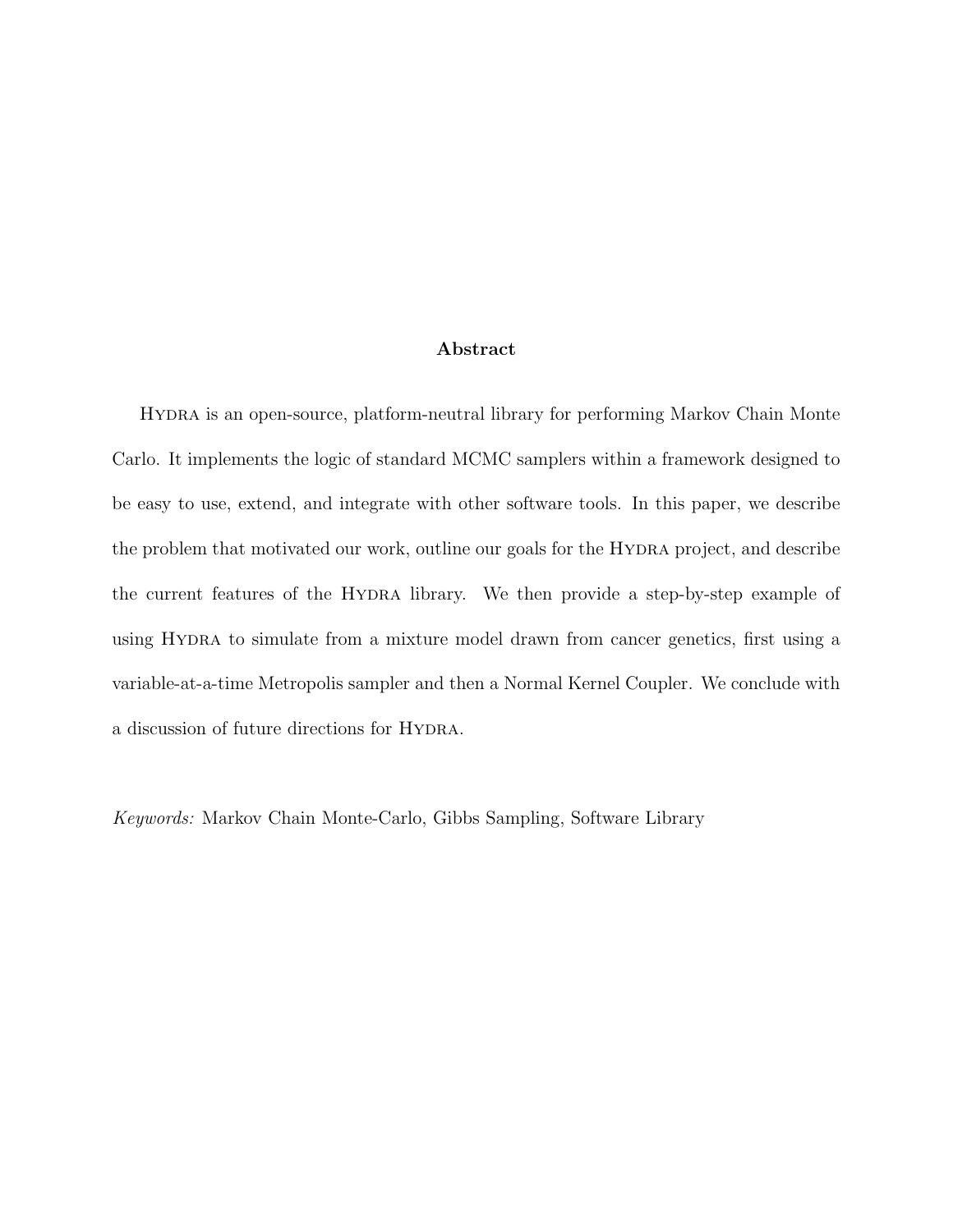# Contents

| $\mathbf{1}$ |         | Introduction                                               | $\bf{3}$ |
|--------------|---------|------------------------------------------------------------|----------|
| $\bf{2}$     |         | Our Approach                                               | 4        |
| 3            |         | <b>Constructing Metropolis-Hastings Samplers</b>           |          |
|              |         | <b>Using HYDRA</b>                                         | 6        |
|              | 3.1     | The UnnormalizedDensity Interface for Target Distributions | 7        |
|              | 3.2     | The GeneralProposal Interface for Proposal Distributions   | 8        |
|              | 3.3     |                                                            | 8        |
| 4            |         | Example                                                    | 9        |
|              | 4.1     |                                                            | -11      |
|              | $4.2\,$ |                                                            | 11       |
|              | 4.3     |                                                            | 13       |
|              | 4.4     |                                                            | 15       |
|              | 4.5     | Enhancing the Variable-at-a-time Metropolis Sampler        | 16       |
|              | 4.6     | Implementing the Normal Kernel Coupler                     | 19       |
| 5            |         | <b>Conclusions and Future Directions</b>                   | 20       |
|              |         | A Installing HYDRA                                         | 22       |
|              | A.1     |                                                            | 23       |
|              | A.2     |                                                            | 23       |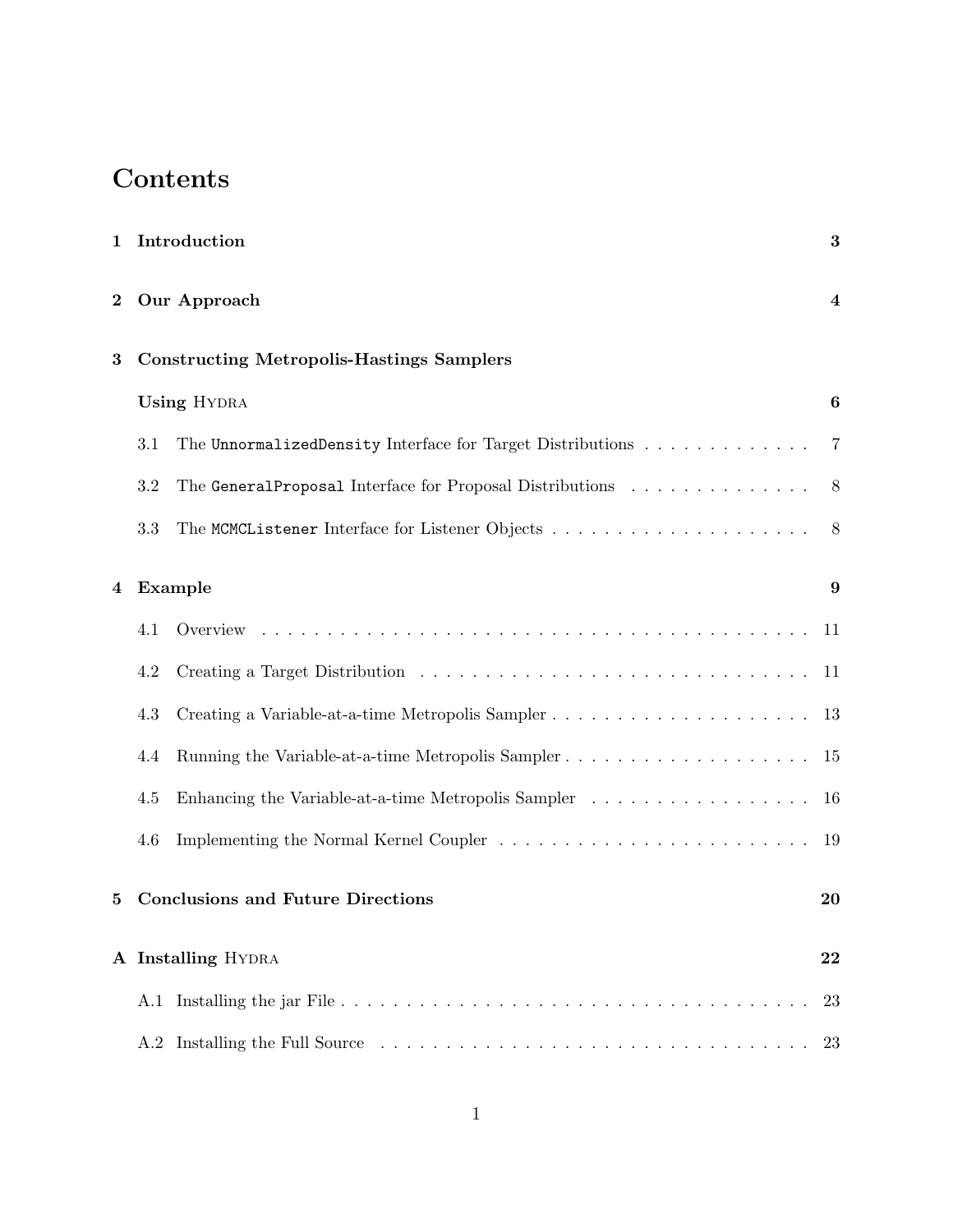|   | <b>B</b> Predefined Proposal Distributions     | 25 |
|---|------------------------------------------------|----|
|   | C Predefined Listeners                         | 27 |
| D | Output from Binomial_BetaBinomial_Example.java | 28 |

# List of Tables

| $\overline{1}$ | Intepretation of the fields of the DetailChainStepEvent 9                            |  |
|----------------|--------------------------------------------------------------------------------------|--|
| $\overline{2}$ | Class implementing the hierarchical Binomial Beta-Binomial model for the LOH         |  |
|                | data.                                                                                |  |
| 3              | Class implementing a variable-at-a-time Metropolis sampler for the LOH model. 13     |  |
| $\overline{4}$ | Class implementing a Normal Kernel Coupler for the LOH model. $\dots \dots \dots$ 18 |  |

# List of Figures

|--|--|--|--|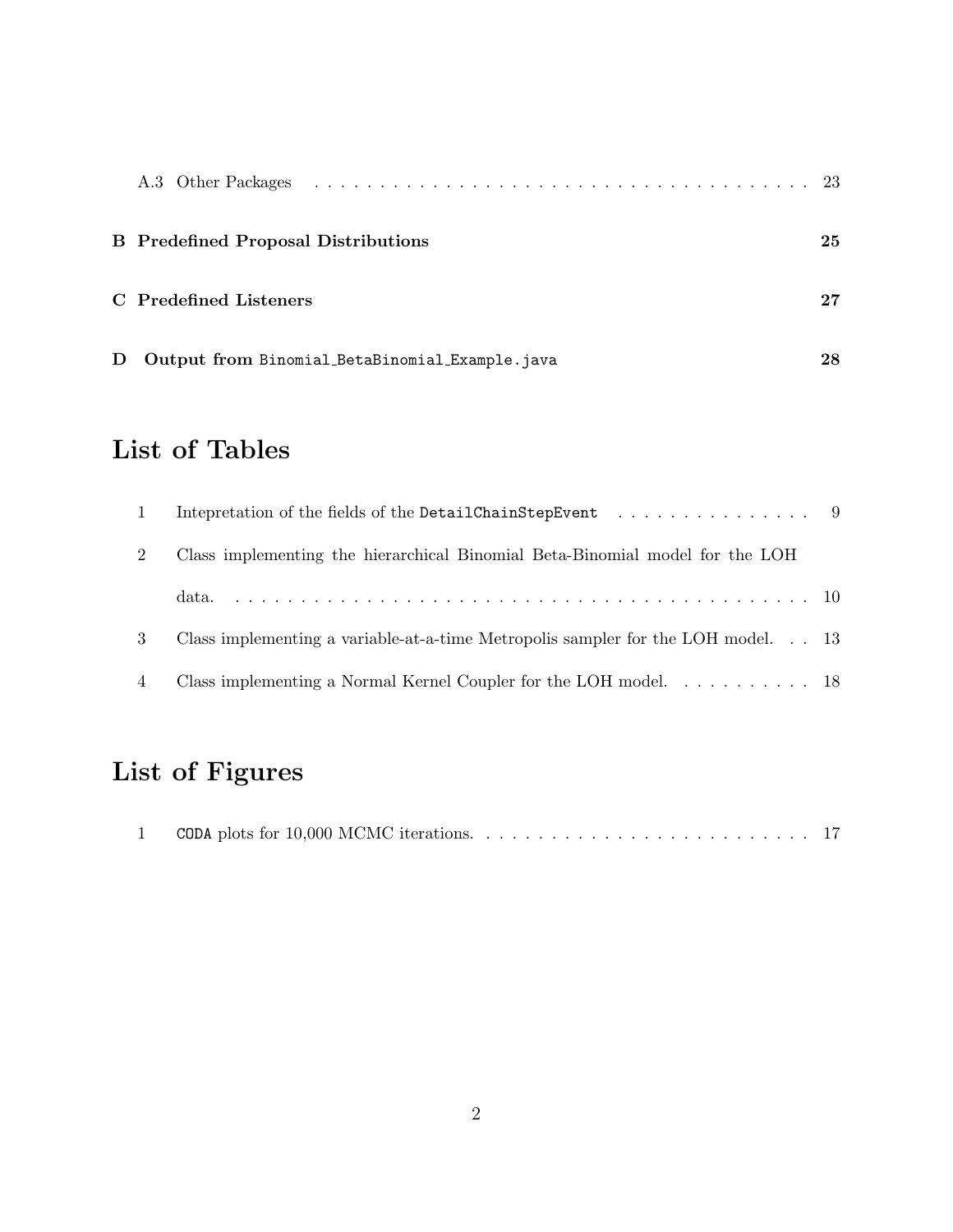## 1 Introduction

Markov Chain Monte Carlo (MCMC) is a method of performing numerical integration on functions that can expressed as distributions (Metropolis et al., 1953; Hastings, 1970). The strength of MCMC is that it can simulate from distributions without requiring the densities to be properly normalized. This makes it an indispensible tool for Bayesian statistical models, where properly normalizing posterior densities is often impractical or impossible.

After an initial burn-in period, a properly constructed MCMC sampler will generate a sequence of (non-independent) samples,  $X_0, X_1, \ldots, X_N$  from a specified probability distribution,  $\Pi$ . Using these samples, the expectations under  $\Pi$  of any function g can be estimated by computing the sample path average  $\widehat{\mathbf{E}(g)} = \frac{1}{N} \sum_{t=0}^{N} g(X_t)$ .

While most Markov Chain Monte Carlo algorithms are delightfully simple, there are, as of this writing, only two software packages that implement general MCMC algorithms for statistical applications, WinBUGS and FBM. Both of these have important limitations.

WinBUGS (Gilks et al., 1992; Gilks et al., 1994b) is a software package for performing Bayesian inference using Gibbs sampling. It provides tools for specifying the model, running the Gibbs sampler, and monitoring convergence using a "point-and-click" graphical interface. A noteworthy feature is that it allows models to be specified using either a text-based notation or a graphical model created with the DoodleBUGS interface (Spiegelhalter et al., 1999).

While WinBUGS is mature and is available free of charge from the MRC Biostatistics Unit web site (Stevens, 2000), it has several drawbacks. First, WinBUGS is designed to perform only Gibbs and componentwise Metropolis sampling and does not allow specification of alternative sampling methods. As a consequence, WinBUGS cannot be used when Gibbs sampling or Metropolis-within-Gibbs are inappropriate. Second, the source code to WinBUGS is not available to the user. This makes it impossible for users to add features to WinBUGS. Thus, users who require features (such as statistical distributions or sampling methods) not provided by WinBUGS are forced to abandon the package entirely. In addition the inability to access the source code prohibits the use of WinBUGS for experimentation with or customization of sampling algorithms. This prevents WinBUGS from being used as a tool for research on MCMC methods.

Radford Neal's FBM ("Flexible Bayesian Modeling") software (Neal, 2000), first released in 1995, is a less well known package that implements a variety of MCMC methods and includes the C source code. While FBM is more flexible than WinBUGS, the FBM documentation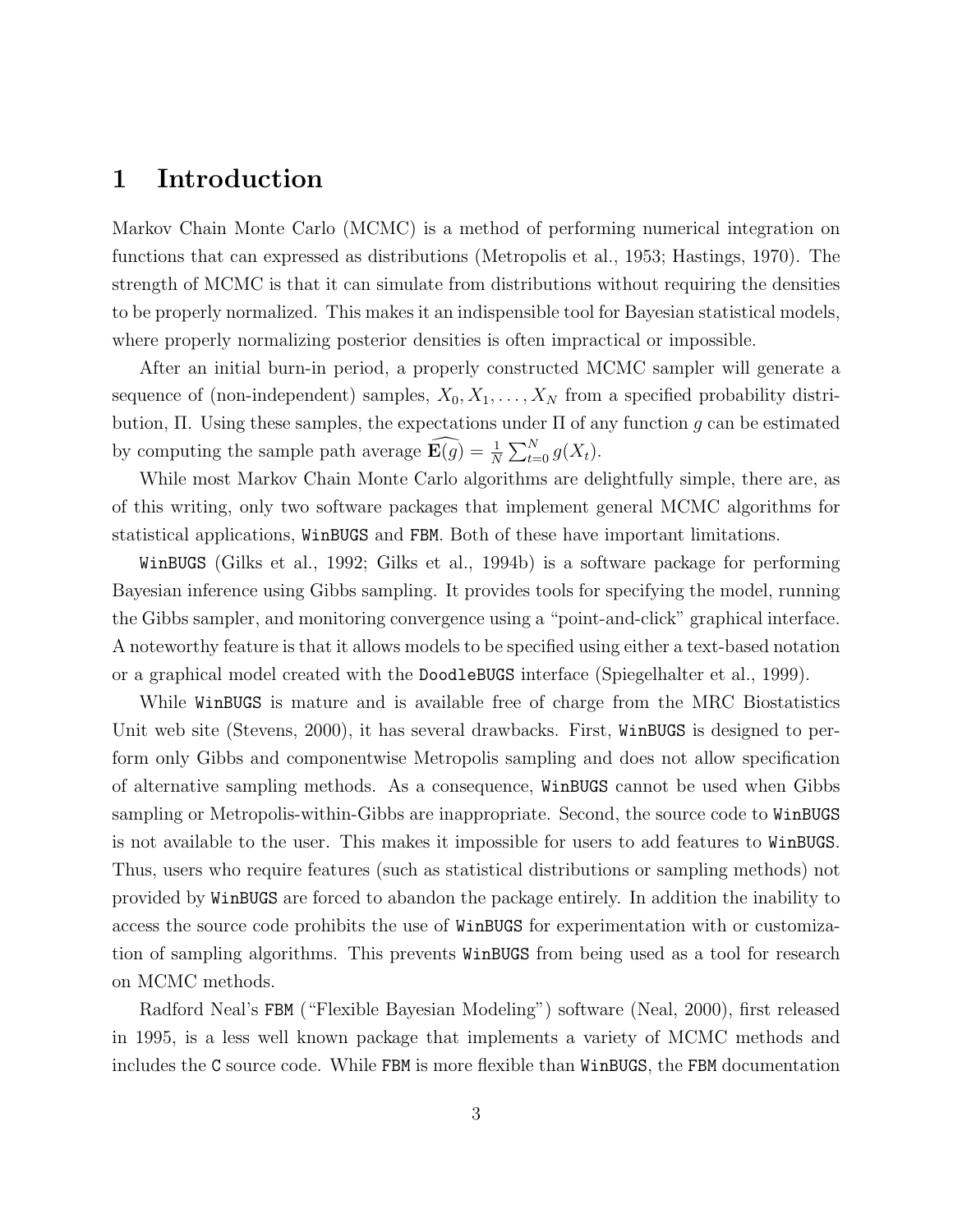and interface are considerably more difficult to understand.

Both WinBUGS and FBM are restricted to specific operating systems. While older versions of BUGS were available for Unix systems, the current version is available only for systems running versions of Microsoft Windows. FBM, on the other hand, is available only for Unix systems. In addition, neither package is integrated with standard statistical tools. This requires the user to learn the interface of an additional software package in order to use MCMC.

These drawbacks appear to have discouraged or prevented many users from taking advantage of the considerable effort and expertise represented by WinBUGS and FBM. As evidence of the general dissatisfaction with the available tools, all of the statisticians we have observed using or researching MCMC write their own custom software. This results in considerable duplication of effort. Worse, since properly debugging and verifying software algorithms is a difficult and time-consuming task, it is likely that many of the hand-written software programs contain undetected errors. This can lead to the presentation of faulty analyses. Finally, lack of integrated software support for MCMC has led many applied researchers to avoid Bayesian statistical methods entirely.

## 2 Our Approach

Clearly, there is a need for better MCMC software. Our goal is is to produce a software tool that

- 1. implements standard MCMC techniques,
- 2. is easy to use,
- 3. is reliable,
- 4. is applicable to a wide variety of problems,
- 5. allows access to the underlying algorithms,
- 6. can be easily customized and extended,
- 7. is integrated with traditional statistical packages, and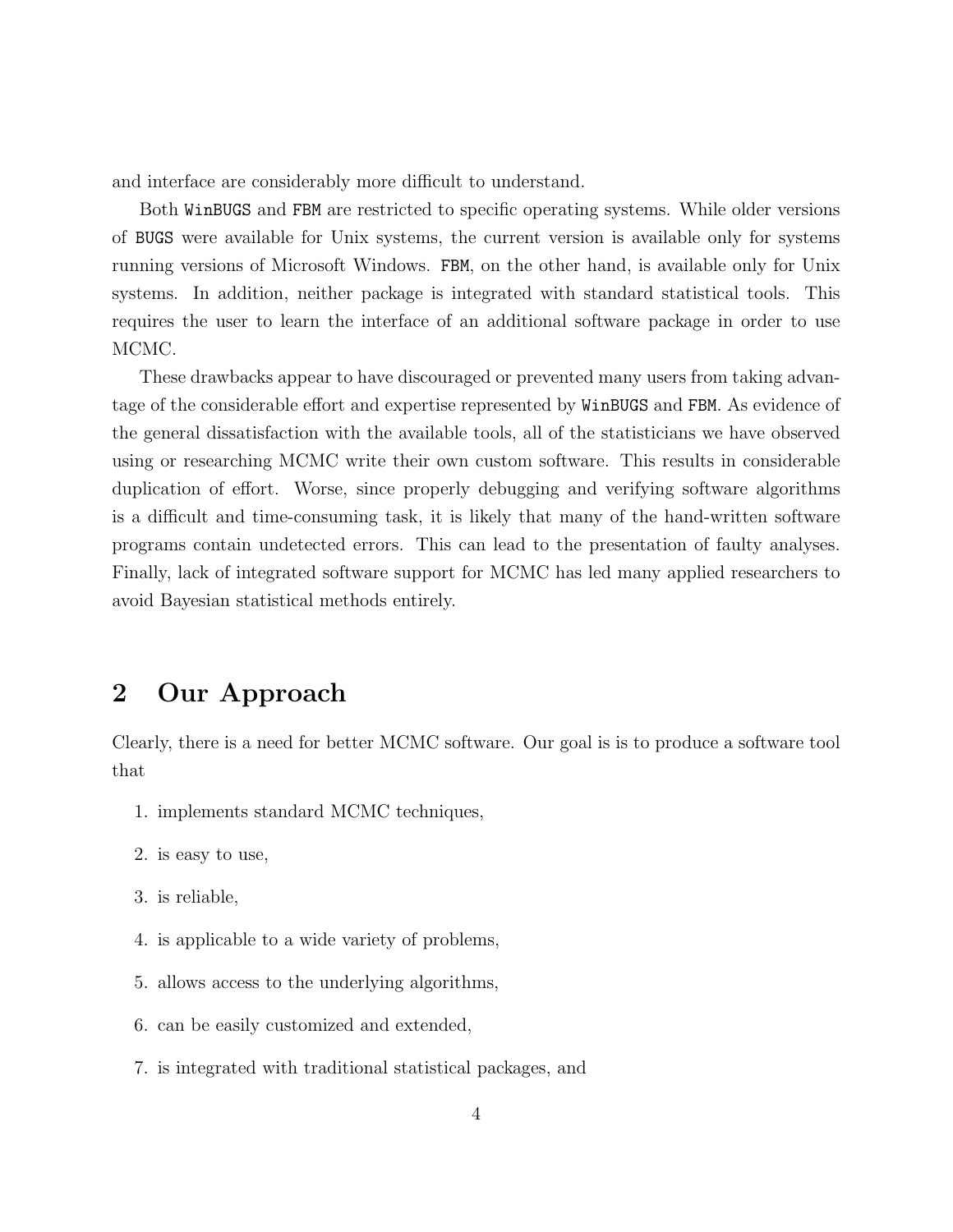#### 8. is available on all common computer platforms.

The HYDRA MCMC library is a first step toward providing software that achieves these goals. Hydra is an object-oriented library that implements the logic of standard MCMC methods. Although HYDRA can be used directly in custom MCMC programs, it is designed to be used as a basis for MCMC software which provides a more user-friendly interface and which is integrated with standard statistical packages.

Hydra is implemented using Java, a platform independent object-oriented language designed for general programming tasks. We selected Java (Joy et al., 2000) because it enabled the library to meet a number of our stated goals. First, Java's support of formal interfaces facilitated the construction of a library that is easy to use without sacrificing flexibility and ease of extension. In particular, the use of interfaces permits users to reploace exisiting components of the MCMC algorithm with versions which are tuned to the specific problem. This allows the user to extend the Hydra package to support new problems or MCMC techniques without changing the existing code. Second, Java provides features that reduce common programming errors and is supported by a wealth of standard libraries and programming tools. Not only do Java's features make it easier to write code that is error-free, but they also make it easier to locate and correct bugs that do exist. This supports construction of a reliable library and frees time otherwise spent debugging for the development of additional features. Third, Java provides a clear interface for interacting with other languages. This gives a well defined method for HYDRA to be used with existing programming languages and software applications. Although early versions of Java suffered from performance problems, recent versions of the Java virtual machine (runtime) can provide speed comparable to C and C++ for numerical computations (Rijk, 2000; Lewis, 2000; Zachmann, 2000; Schulman, 1997).

The remainder of this text assumes a basic familiarity with the Java language at the level of Java in a Nutshell(Flanagan, 1997).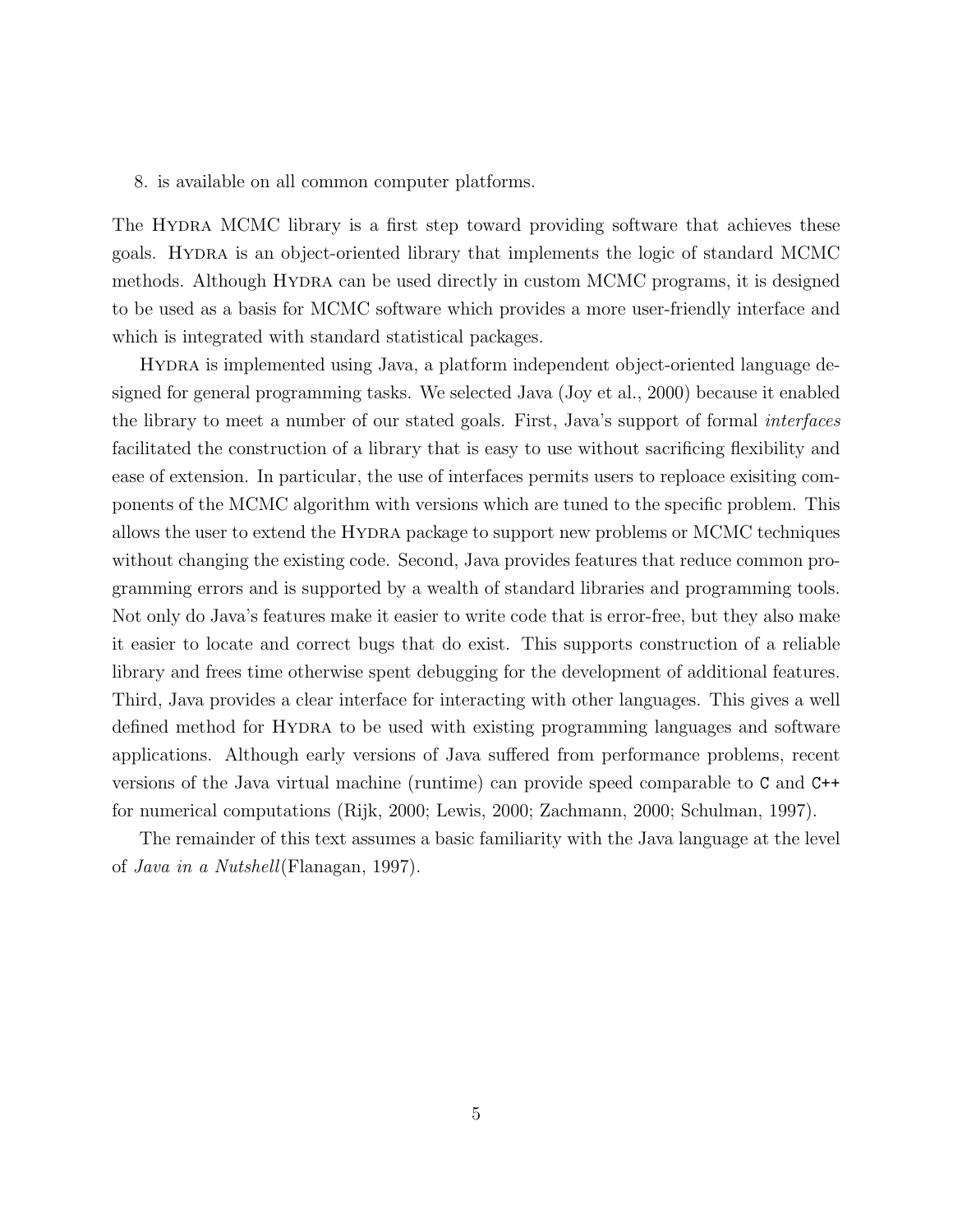## 3 Constructing Metropolis-Hastings Samplers

## Using HYDRA

Hydra supports the full generality of Markov Chain Monte Carlo by providing a hierarchy of classes that implement the most common MCMC techniques. Classes implement the general Metropolis-Hastings algorithm, the Metropolis sampler, and the Gibbs sampler. HYDRA also implements the multi-state Adaptive Metropolis Sampling (Gilks & Roberts, 1996) algorithm that forms the basis of Adaptive Direction Sampling (Gilks et al., 1994a) and Normal Kernel Coupling (Warnes, 2000). We will focus on the implementation of the Metropolis-Hastings method since it includes the others as special cases.

The Metropolis-Hastings algorithm is remarkably simple. Given a target distribution of interest  $\Pi$ , corresponding to the statistical model, an initial starting location  $X_0$ , and a proposal distribution  $\mathcal{Q}(X_t)$ , each iteration of the sampler consists of four steps:

1. **Propose** a candidate state Y using the proposal distribution  $\mathcal{Q}(X_t)$ , which may depend on the current state  $X_t$ :

$$
Y \leftarrow \mathcal{Q}(X_t)
$$

2. Compute the Metropolis-Hastings acceptance probability

$$
\alpha(X_t, Y) = \min\left\{1, \frac{\pi(Y) q(Y \to X_t)}{\pi(X_t) q(X_t \to Y)}\right\}
$$

$$
= \min\left\{1, \frac{p(Y) q(Y \to X_t)}{p(X_t) q(X_t \to Y)}\right\}
$$

where  $\pi$  is a density corresponding to the target distribution  $\Pi$ ,  $p(x) \propto \pi(x)$  is an unnormalized density, and  $q(Y \to X_t) = q(Y|X_t)$  is the conditional density of Y under  $\mathcal{Q}(X_t)$ .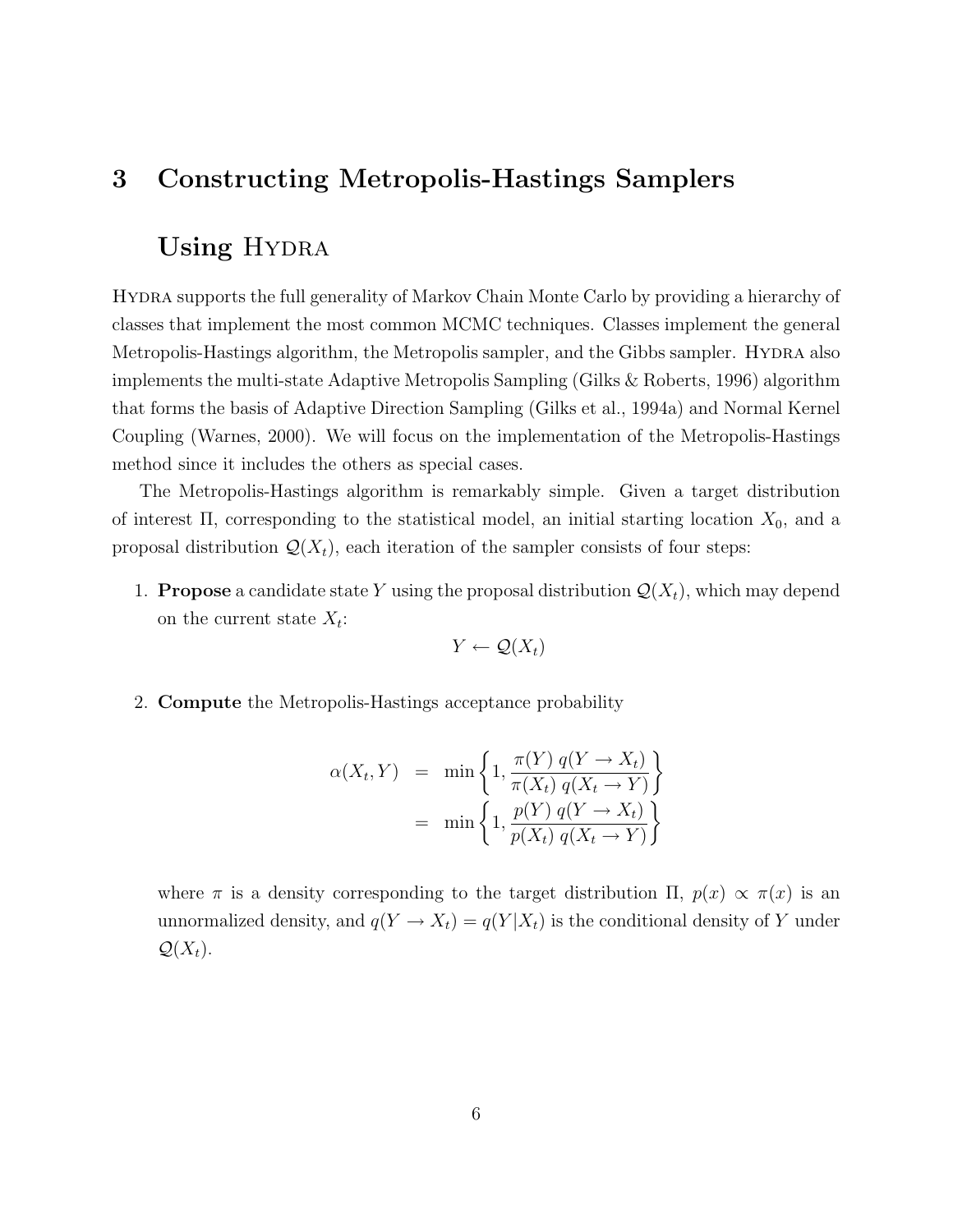3. Accept the proposed point Y and set

$$
X_{t+1} \leftarrow Y
$$

with probability  $\alpha(X_t, Y)$ , otherwise

Reject the proposed point and set

$$
X_{t+1} \leftarrow X_t.
$$

4. Increment time:  $t \leftarrow t + 1$ .

The sequence of X values generated by this algorithm converges to a (dependent) sample from Π provided the proposal distribution Q meets certain conditions (Tierney, 1996).

The CustomMetropolisHastingsSampler class implements the logic of Metropolis-Hastings samplers using a target distribution (model), initial state, and proposal distribution specified by the user. This is made possible by requiring the objects representing the target and proposal distributions to provide certain methods. These methods are defined by the UnnormalizedDensity and GeneralProposal interfaces, respectively. No restriction is placed on the initial state, provided it is compatible with the user-specified target and proposal distributions.

To allow flexible reporting of the progress of the MCMC sampler, the CustomMetropolis-HastingsSampler maintains a list of user defined objects that are notified at the completion of the acceptance step of each iteration. When detailed reporting is selected, these "listeners" receive an object containing a great deal of information about each MCMC iteration.

#### 3.1 The UnnormalizedDensity Interface for Target Distributions

Target distributions implement the UnnormalizedDensity interface, which defines two methods:

public double unnormalizedPDF (Object state );<br>public double logUnnormalizedPDF(Object state ); public double logUnnormalizedPDF (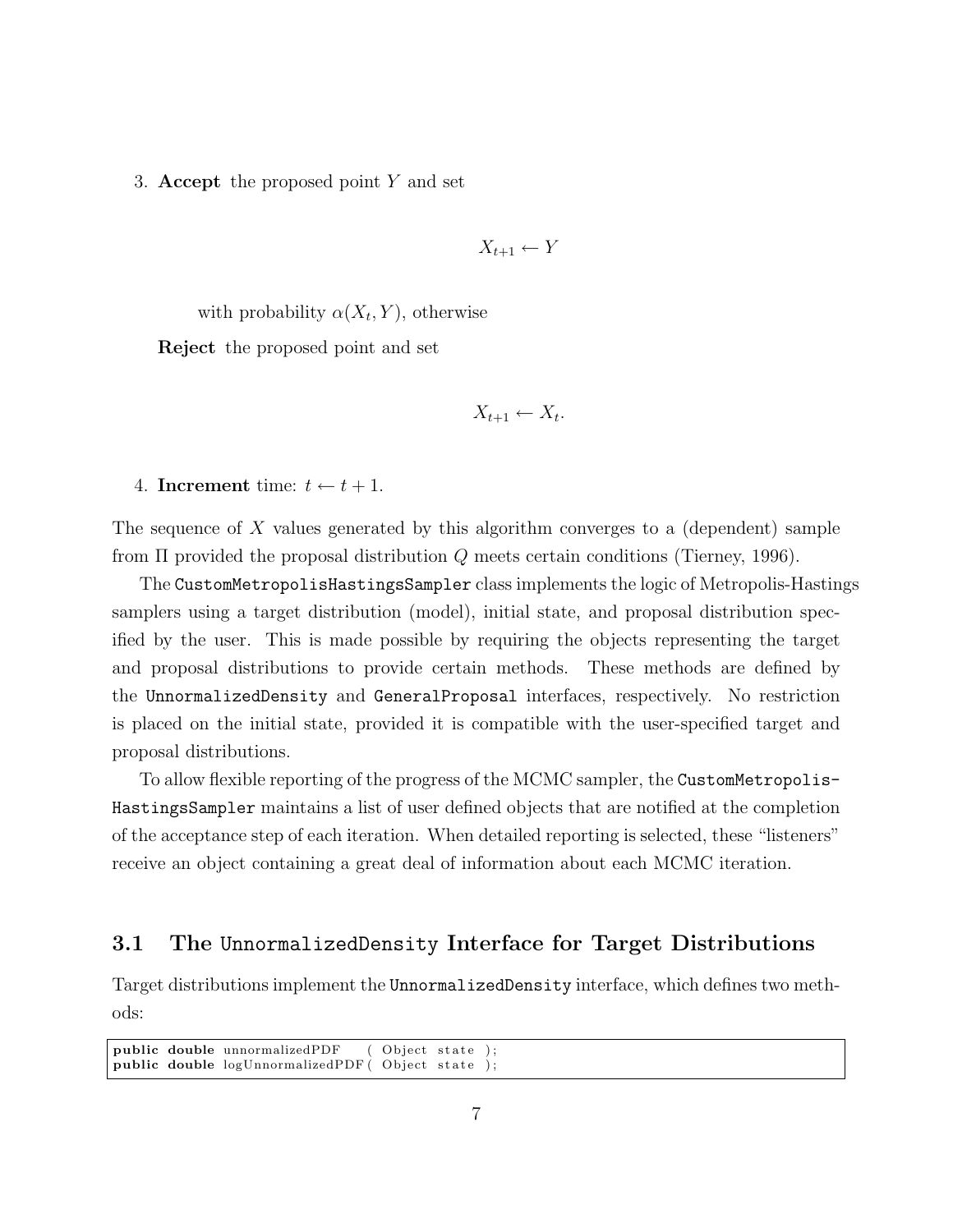These methods compute the (log) unnormalized density of the model for the state passed as a parameter.

#### 3.2 The GeneralProposal Interface for Proposal Distributions

Proposal distributions implement the GeneralProposal interface, which has 4 methods:

```
public double conditionalPDF ( Object next, Object current);
public double logConditionalPDF ( Object next, Object current );
public double transition Probability (Object from, Object to);
public double logTransitionProbability (Object from, Object to);
```
The methods conditionalPDF and logConditionalPDF compute the probability of generating the object next when the current state is current. The second two methods perform the same computation, but reverse the arguments<sup>1</sup>.

#### 3.3 The MCMCListener Interface for Listener Objects

Objects that are notified at the completion of each MCMC iteration implement the MCMCListener interface, which defines one method:

```
public void notify (MCMCEvent event );
```
The parameter of the notify method is an object containing information about the MCMC iteration. This information can be used by the object in various ways. Possibilities include storing the current state to a file, displaying it on a plot, and computing cumulative statistics.

When detailed reporting is disabled, the object passed to notify is a GenericChainStepEvent. This object has a single field:

public Object current;

which contains the current state  $(X_t)$  of the sampler.

When detailed reporting is enabled, the object passed to notify is a DetailChainStep-Event which has the additional fields:

 $1$ The transitionProbability and logTransitionProbability are depreciated and will not be required in a future release of the software.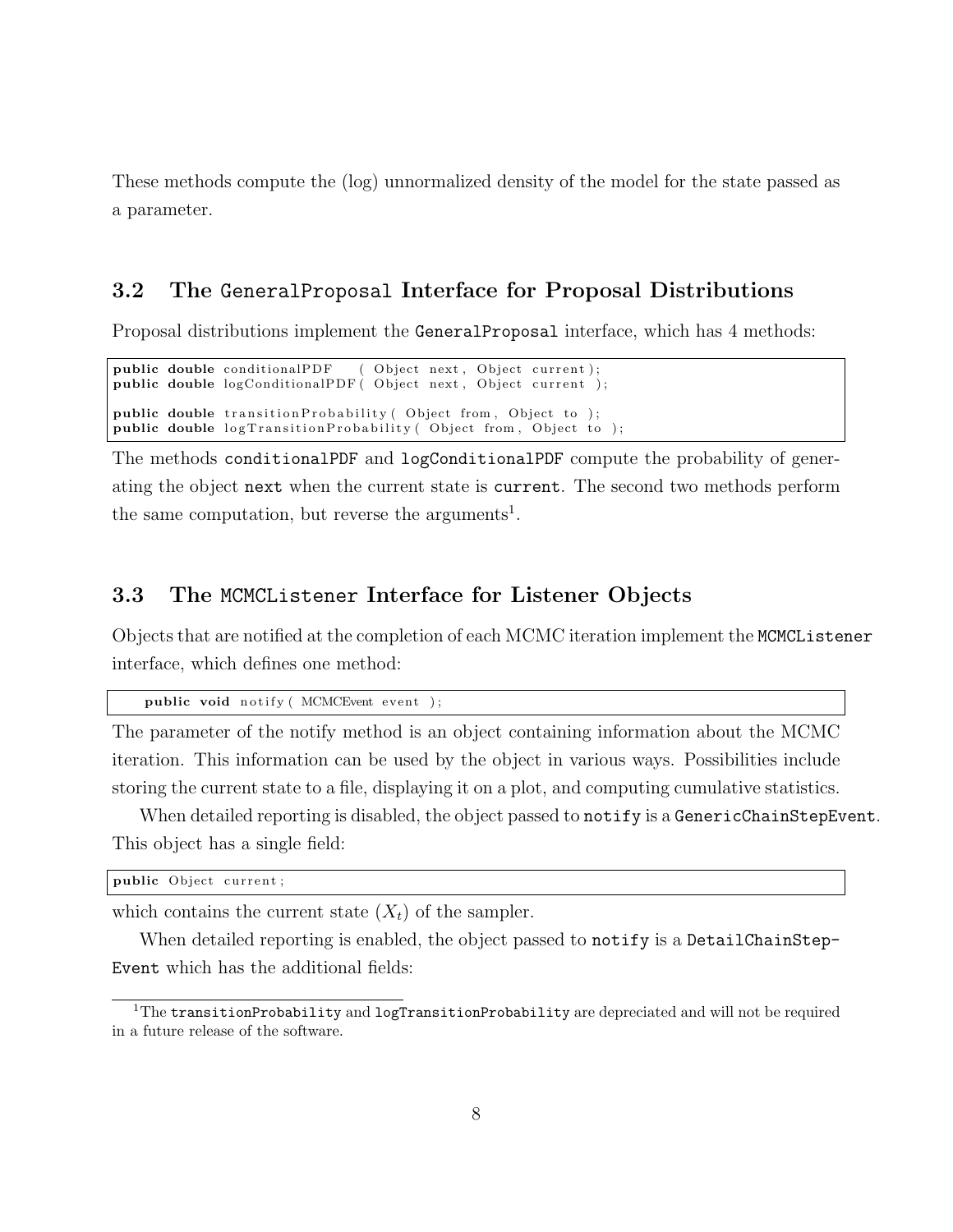Table 1: Intepretation of the fields of the DetailChainStepEvent

| Field                       | Intepretation                         |
|-----------------------------|---------------------------------------|
| public Object current;      | $X_t$                                 |
| public Object proposed;     |                                       |
| public double proposedProb; | p(Y)                                  |
| public Object last;         | $X_{t-1}$                             |
| public double lastProb;     | $p(X_{t-1})$                          |
| public double forwardProb;  | $q(Y X_{t-1})$                        |
| public double reverseProb;  | $q(X_{t-1} Y)$                        |
| public double probAccept;   | $\alpha(X_{t-1}, Y)$                  |
| public double acceptRand;   | uniform value used to accept/reject   |
| public boolean accepted;    | was $Y$ accepted?                     |
| public double acceptRate;   | average value of $\alpha(X_{t-1}, Y)$ |

| public Object |                | proposed:      |
|---------------|----------------|----------------|
| public Object |                | last :         |
|               | public double  | lastProb:      |
|               | public double  | proposedProb;  |
|               | public double  | forwardProb;   |
|               | public double  | reverseProb;   |
|               | public double  | probAccept:    |
|               | public double  | acceptRand;    |
|               | public boolean | accepted:      |
|               | public double  | $acceptRate$ : |

These fields provide a great deal of information about the MCMC iteration and are useful for debugging and for evaluating the performance of different proposal distributions. The interpretation of each field is given in Table 1.

## 4 Example

The classes provided by Hydra can be used directly in compiled Java programs or interactively with various Java-based tools, such as JPython and the Omegahat statistical language. For ease of presentation, we will focus on the pure Java interface.

We will give an example by using HYDRA to construct two different samplers for a Binomial-BetaBinomial mixture model for the loss of genetic material in esopageal can-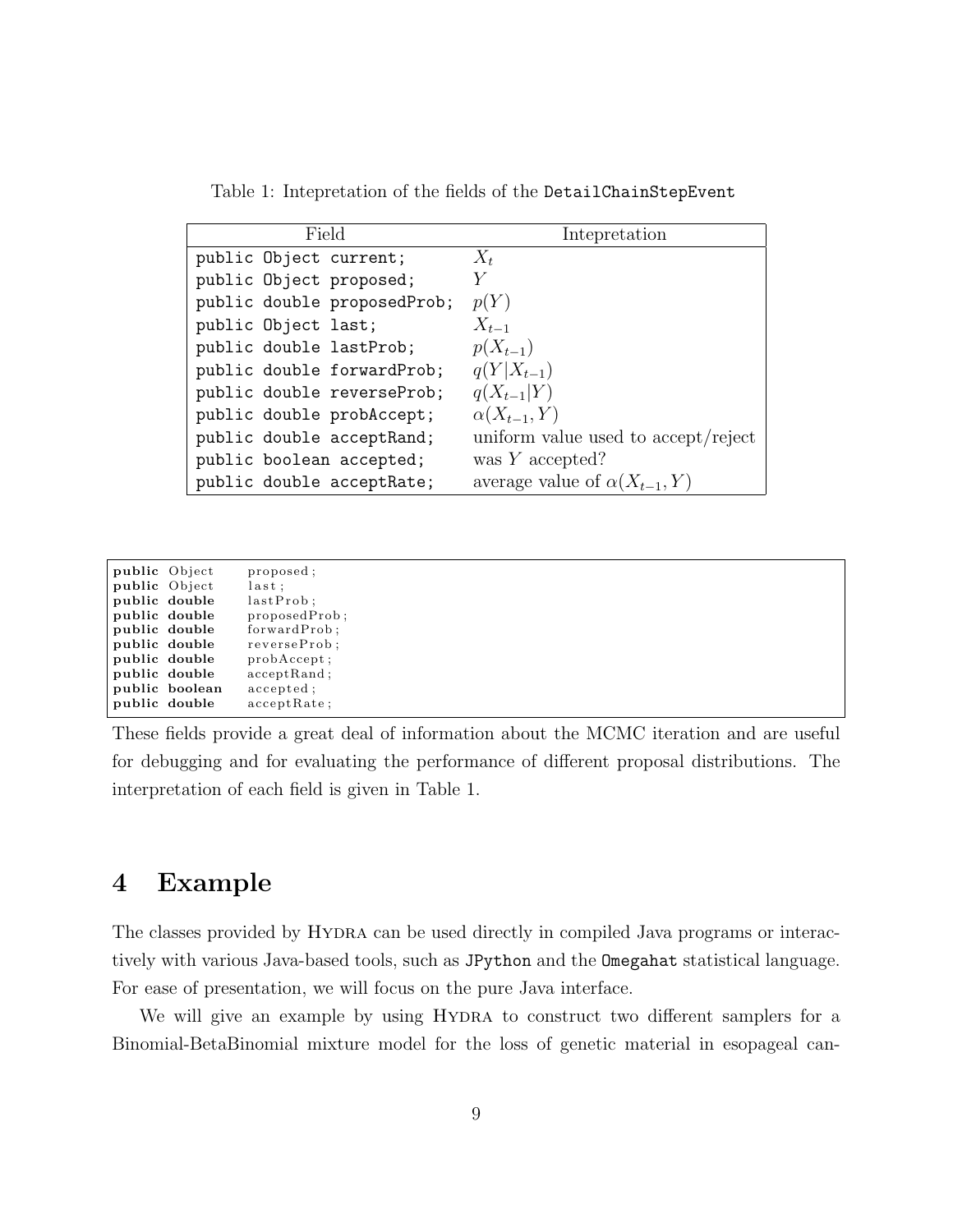Table 2: Class implementing the hierarchical Binomial Beta-Binomial model for the LOH data.

```
1 package org.omegahat. Simulation .MCMC. Examples;
2
3 import java.lang. Math;
4 import org.omegahat. GU tilities. ArrayTools;
5 import org. omegahat. Probability. Distributions. UnnormalizedDensity;
6
7 public class Binomial_BetaBinomial_SimpleLikelihood implements UnnormalizedDensity
8 {
 9 int loh [ = { 7, 3, 4, 3, 5, 4, 5, 3, 6, 12, 5, 3, 1, 3, 5, 3, 11, 2, 2, 2, 3, 5, 3,
10 4, 6, 3, 1, 4, 5, 19, 5, 5, 6, 5, 6, 2, 0, 0, 6, 4 };
10 4, 6, 3, 1, 4, 5, 19, 5, 5, 6, 5, 6, 2, 0, 0, 6, 4 };<br>11 int n[] = \{17, 15, 17, 18, 15, 15, 15, 19, 16, 15, 18, 19, 18, 19, 19, 21, 17, 16,12 12 , 17, 18, 18, 19, 19, 15, 12, 16, 19, 16, 19, 21, 15, 13, 20, 16, 17,
13 8, 7, 18, 15;
14
15 // unnormalized binomial density
16 double udb (int x, int n, double pi) { return Math . pow (pi, x) * Math. pow(1.0-pi, n-x) ; }
17
18 // unnormalized beta-binomial density
19 double udbb (int x, int n, double pi, double omega) {
20 int r; double tmp0 = 1.0; double tmp1 = 1.0; double tmp2 = 1.0;
21
22 for (r = 0; r \leq (x - 1); r++) tmp0 * = ( pi + ((double) r) * \text{omega});
23 for (r = 0; r \le (n - x - 1); r++) tmp1 * = (1.0 - pi + ((double) r) * \omega);<br>
24 for (r = 0; r \le (n - 1); r++) tmp2 * = (1.0 + ((double) r) * \omega);
24 for (r = 0; r \leq (n - 1); r++) tmp2 * = (1.0 + ((double) r) * \text{omega});
25 return ( tmp0 ∗ tmp1 / tmp2 ) ;
26 }
27
28 // unnormalized binomial-betabinomial mixture density
29 double ud b bb (int x[], int n [], double eta,
30 double pi0, double pi1, double omega1) {
31 double retval = 1.0;
32
33 for (int i = 0; i < x. length; i++)
34 rel{x} = ( eta) * udb (x[i], n[i], pii) +
(1.0 - eta) * udbb(x[i], n[i], pii, \text{omega});
36 return retval;
37 }
38
39 // Constructor //
40 public Binomial BetaBinomial SimpleLikelihood () {}
41
42 // Log Unnormalized Density /
43 public double logUnnormalizedPDF (Object parms) {
44 return Math. log (unnormalizedPDF ( parms )); }
45
46 // Unnormalized Density //
47 public double unnormalizedPDF (Object paramObj) {
48 double [\] parms = ArrayTools . Otod ( paramObj );
49 double eta = \{ 0 \}, pi = \{ 1 \}, pi = \{ 1 \}, pi = \{ 2 \}, omega = \{ 2 \}; omega = \{ 3 \};
50
51 / / check r an ge
52 if ( (\text{eta} < 0.0) || (\text{pi0} < 0.0) || (\text{pi1} < 0.0) || (\text{omega1} < 0.0) ||
53 \text{(eta}>1.0) || \text{(pi0}>1.0) || \text{(pi1}>1.0) || \text{(omega=4}>0.5) )54 return 0.0:
55 else
56 return ud b bb (loh, n, eta, pi0, pi1, omega1);
57 }
58 }
```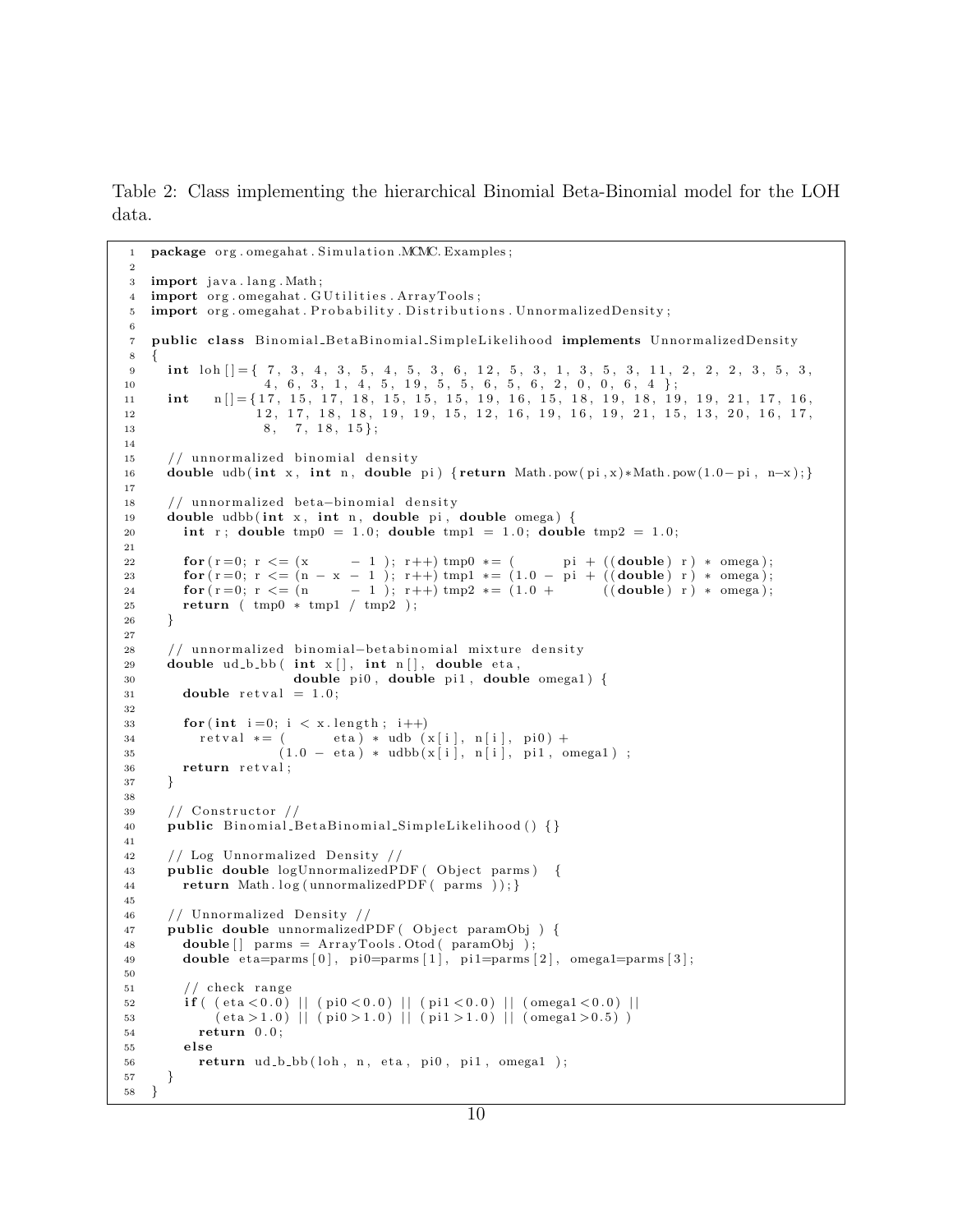cers. We first show how to implement the unnormalized density corresponding to Binomial-BetaBinomial mixture model in Java so that it can be used with HYDRA. Using this model we create a variable-at-a-time Metropolis sampler, and then a Normal Kernel Coupler.

#### 4.1 Overview

There are four user-specified components of a Metropolis-Hastings sampler: target distribution (model), initial state, proposal distribution, and uniform random number generator. The Hydra library provides a reliable random number generator and a selection of standard proposal distributions, leaving the user to construct the target distribution and initial state.

#### 4.2 Creating a Target Distribution

To create an object representing the target distribution (model), the user needs to write a Java class that implements the UnnormalizedDensity interface. For our example problem, we wish to implement a class for the Bayesian hierarchical model

$$
X_i \sim \eta \text{ Binomial}(N_i, \pi_1)
$$
  
+ (1 - \eta) Beta-Binomial(N<sub>i</sub>, \pi<sub>2</sub>, \omega<sub>2</sub>)  

$$
\eta \sim \text{Unif}(0, 1)
$$
  

$$
\pi_1 \sim \text{Unif}(0, 1)
$$
  

$$
\pi_2 \sim \text{Unif}(0, 1)
$$
  

$$
\omega_2 \sim \text{Unif}(0, 1/2)
$$

where the density of the Beta-Binomial distribution is defined as

$$
f(X_i|N_i, \pi_2, \omega_2) = \binom{n}{x} \frac{\Gamma(\frac{1}{\omega_2})}{\Gamma(\frac{\pi_2}{\omega_2})\Gamma(\frac{1-\pi_2}{\omega_2})} \frac{\Gamma(x+\frac{\pi_2}{\omega_2})}{\Gamma(n-x+\frac{1-\pi_2}{\omega_2})\Gamma(n+\frac{1}{\omega_2})}
$$

A Java class implementing the density for this model is provided in table 2. We shall highlight the programming details that allow use of this class as a target distribution.

First, we need to indicate to the Java compiler where to find the UnnormalizedDensity interface that this class will implement. This is accomplished by the line:

|  |  |  |  |  | 5 import org.omegahat. Probability. Distributions. Unnormalized Density; |
|--|--|--|--|--|--------------------------------------------------------------------------|
|--|--|--|--|--|--------------------------------------------------------------------------|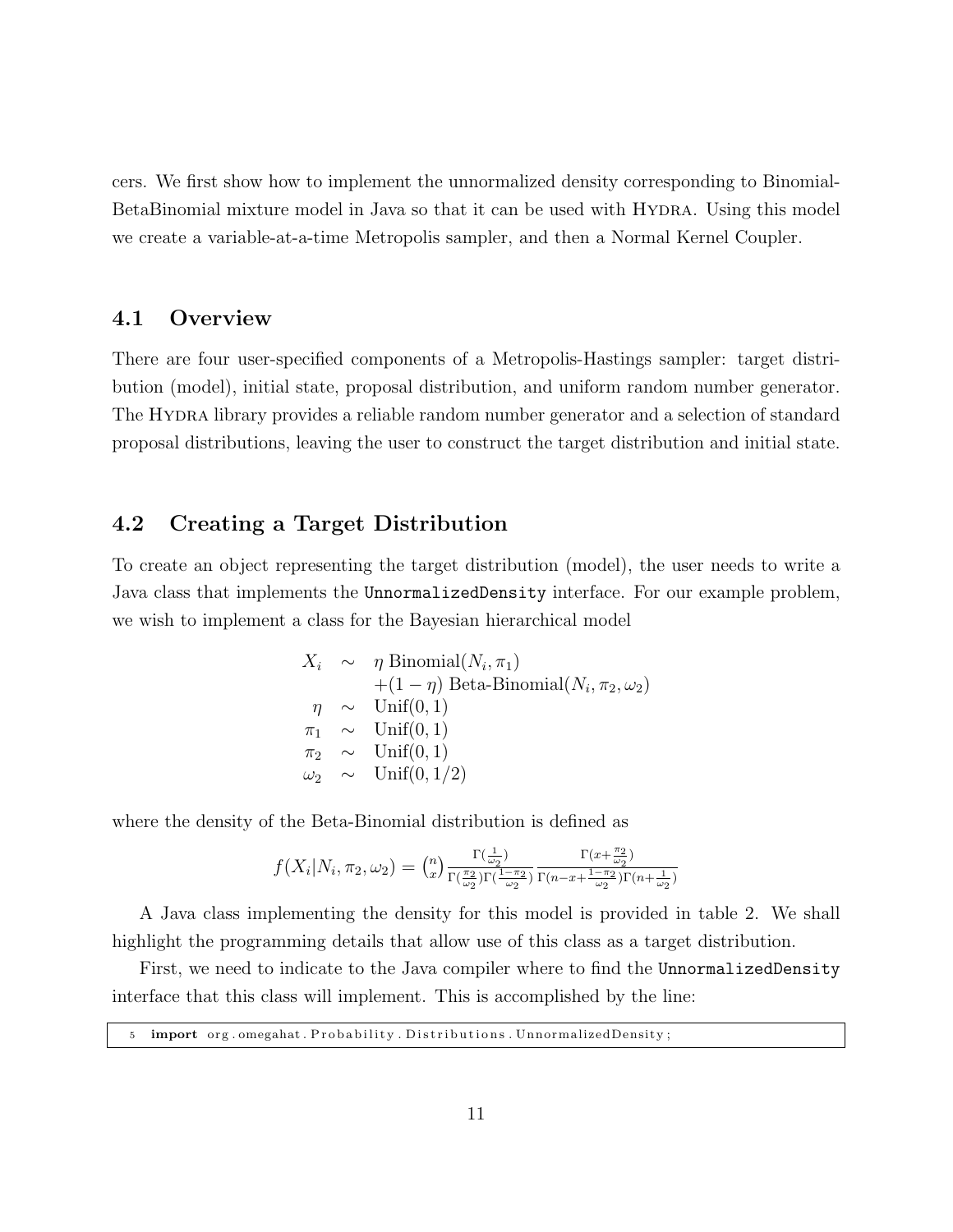Now we declare the class and indicate that it implements the UnnormalizedDensity interface.

7 public class Binomial\_BetaBinomial\_SimpleLikelihood implements UnnormalizedDensity

Next, the class needs a constructor that will accomplish any required initialization, such as loading the observed data. In this case, no initialization is required since the data is hard-coded into the class, so that the line

40 public Binomial BetaBinomial SimpleLikelihood () {}

is sufficient.

Now our class must provide the unnormalizedPDF and logUnnormalizedPDF methods. These methods are used by the Metropolis-Hastings sampler to compute the acceptance probability for a proposed state.

```
42 // Log Unnormalized Density //
43 public double logUnnormalizedPDF (Object parms) {
44 return Math. log (unnormalizedPDF ( parms )); }
45
46 // Unnormalized Density //
47 public double unnormalizedPDF (Object paramObj) {
48 double [] parms = ArrayTools . Otod ( paramObj );
49 double eta = \{ 0 \}, pi = \{ 1 \}, pi = \{ 1 \}, pi = \{ 2 \}, omega1=parms [3];
50
51 / / check r an ge
52 if ( (\text{eta} < 0.0) || (\text{pi0} < 0.0) || (\text{pi1} < 0.0) || (\text{omega1} < 0.0) ||
53 \text{(eta}>1.0) || (\text{pi}0>1.0) || (\text{pi}1>1.0) || (\text{omega}2.5)54 return 0.0:
55 else
56 return ud b bb (loh, n, eta, pi0, pi1, omegal);
57 }
```
In this example, we have written separate functions that compute the unnormalized density, so these methods simply convert the arguments to the appropriate type (doubles), check their range, call the appropriate function.

Note that the interface defines the argument passed to the unnormalizedPDF and logUnnormalized-PDF as an Object. The user must decide what type of object will represent the model parameters. For most purposes, an array of doubles (double[]) is an appropriate choice. For this reason, the predefined proposal methods (see Appendix B) all operate on arrays of doubles. Any other type of object may be used, however, this will require the user to implement an appropriate proposal distribution.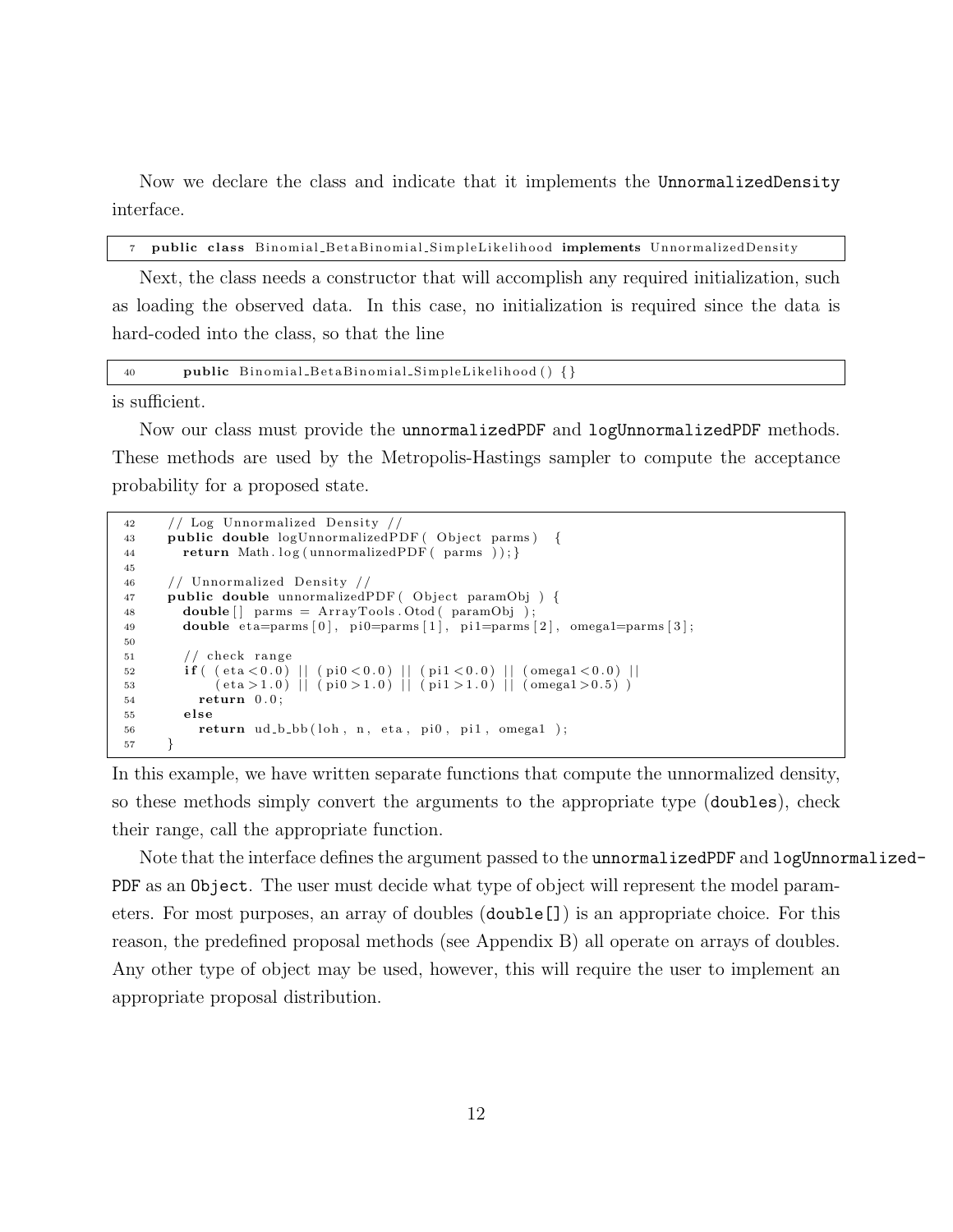#### 4.3 Creating a Variable-at-a-time Metropolis Sampler

Now that we have a class that implements the unnormalized density for the Binomial-BetaBinomial model, we can construct a MCMC sampler. We first implement a variableat-a-time Metropolis sampler. The complete class file for this sampler is shown in table 3.

Table 3: Class implementing a variable-at-a-time Metropolis sampler for the LOH model.

```
1 package org. omegahat. Simulation .MCMC. Examples;
2
3 import org.omegahat. Simulation .MCMC.*;
4 import org.omegahat. Simulation .MCMC. Proposals.*;
5 import org. omegahat. Simulation .MCMC. Listeners .*;
6 import org.omegahat. Simulation. RandomGenerators.*;
7 import org.omegahat. Probability. Distributions.*;
8
9 public class Binomial BetaBinomial SimpleExample {
10 static public void main (String | argv ) throws Throwable {
11
12 CollingsPRNGAdministrator a = new CollingsPRNGAdministrator ();
13 PRNG prng = new CollingsPRNG ( a . registerPRNGState ( ) );
14
15 UnnormalizedDensity target = new Binomial BetaBinomial SimpleLikelihood ();
16
17 double [ diagVar = new double [ { 0.083, 0.083, 0.083, 0.042 };
18
19 SymmetricProposal proposal =20 new NormalMetropolisComponentProposal ( diagVar , prng ) ;
21
22 double \begin{bmatrix} \ast & \ast & \ast \\ \ast & \ast & \ast \end{bmatrix} state = new double \begin{bmatrix} \ast & \ast & \ast & \ast \\ \ast & \ast & \ast & \ast & \ast \end{bmatrix}23
24 CustomMetropolisHastingsSampler mcmc =
25 new CustomMetropolisHastingsSampler (state, target, proposal,
26 prng , true ) ;
27
28 MCMCListener l = new Listener Printer ();
29 MCMCListenerHandle \ln = mcmc. r e g isterListener (1);
30
31 mcmc. iterate (10);
32
33 }
34 }
```
Again we provide the Java compiler with the locations of the classes we will be using. This time there are five import statements:

 $import org. \omega$  org.  $Simulation.MCMC.*;$ import org.omegahat. Simulation .MCMC. Proposals.\*; import org.omegahat. Simulation .MCMC. Listeners .\*; import org.omegahat. Simulation. RandomGenerators.\*; import org.omegahat. Probability. Distributions.\*;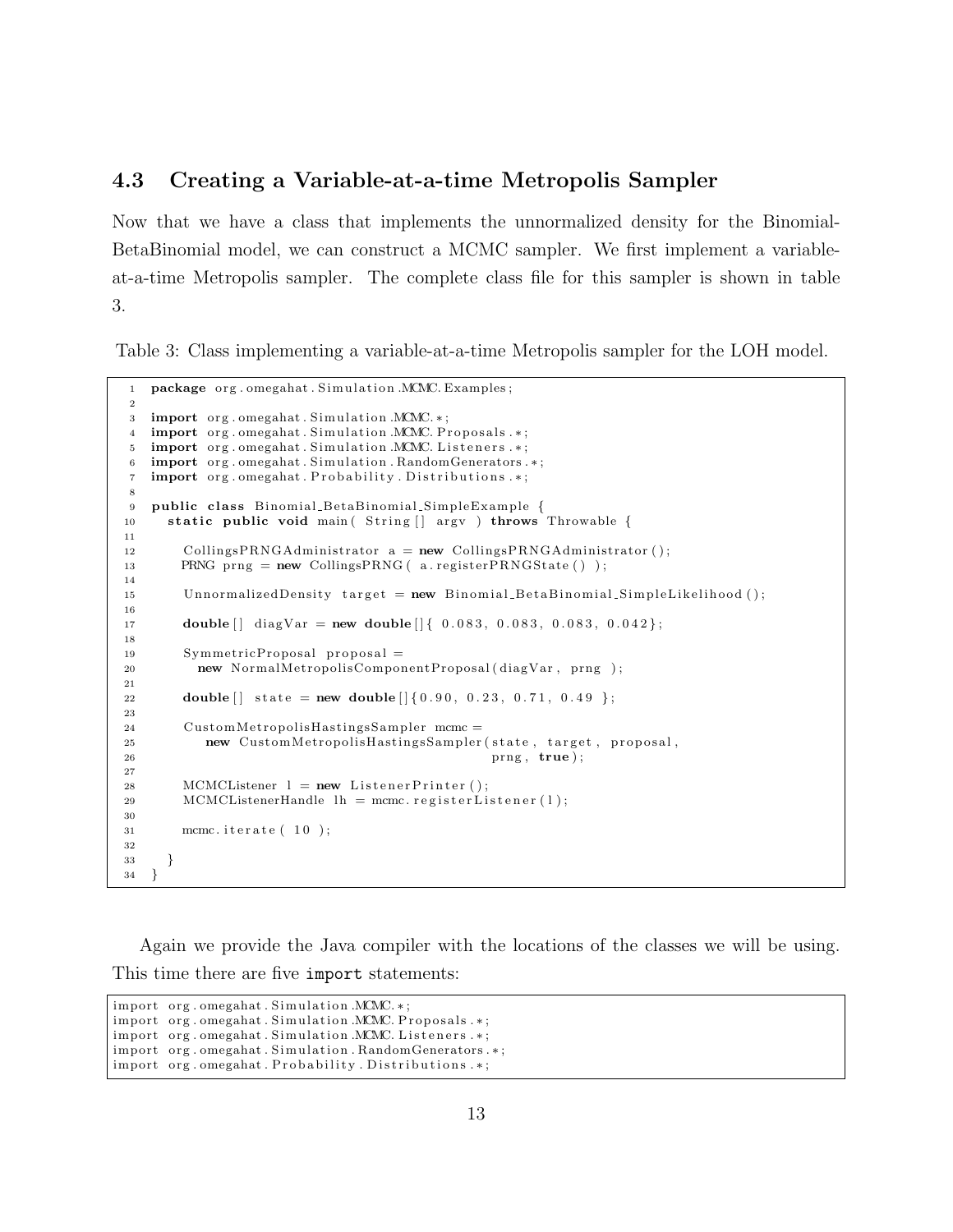After declaring the object, we create a main function that will do the work of creating and running the MCMC sampler. Within main, the first object we need to create is a pseudorandom number generator. The HYDRA library provides an implementation of the Collings random number generator (Collings, 1987), which can be created using the 2 lines:

```
12 CollingsPRNGAdministrator a = new CollingsPRNGAdministrator();
13 PRNG prng = new CollingsPRNG ( a. registerPRNGState () );
```
Next, we need to instantiate (create) a copy of our class that implements the unnormalized density of the model. This is accomplished by

15 UnnormalizedDensity target = new Binomial\_BetaBinomial\_Likelihood();

Now we instantiate the proposal distribution. For a Metropolis-Hastings sampler, there are several choices (see Appendix B), including a variable-at-a-time random-walk proposal using a normal distribution. This is implemented by the NormalMetropolisComponentProposal class. Its constructor allows the specification of a proposal variance for each parameter. We'll use the variance of the parameters under the prior:

```
22 double \begin{bmatrix} \end{bmatrix} diagVar = new double \begin{bmatrix} \end{bmatrix} { 0.083, 0.083, 0.083, 0.042 };
23
24 SymmetricProposal proposal =
25 new NormalMetropolisComponentProposal ( diagVar , prng ) ;
```
Now we need to define an initial state for the sampler. We'll use the MLE, which is  $\eta = 0.90, \pi_1 = 0.23, \pi_2 = 0.71, \omega_2 = 0.49:$ 

```
22 double [] state = new double [ [ {0.90, 0.23, 0.71, 0.49 };
```
With the random number generator, initial state, target distribution, and the proposal distribution defined, we can create the actual sampler:

| 24 | $CustomMetropolis HastingsSampler$ mcmc =                    |
|----|--------------------------------------------------------------|
| 25 | new CustomMetropolisHastingsSampler(state, target, proposal, |
| 26 | prng, true);                                                 |

This gives us a working MCMC sampler. The final parameter is an optional flag indicating whether the sampler should report all of the details about the MCMC iteration when it calls the listeners, or whether to just report the new state. We wish to see all of the details, so we provide the value true.

We need to attach a listener to the MCMC sampler so that we can see the results of each iteration. There is a variety of predefined listeners (see Appendix C), but we'll start with the simplest listener. Its notify method simply displays the object it receives.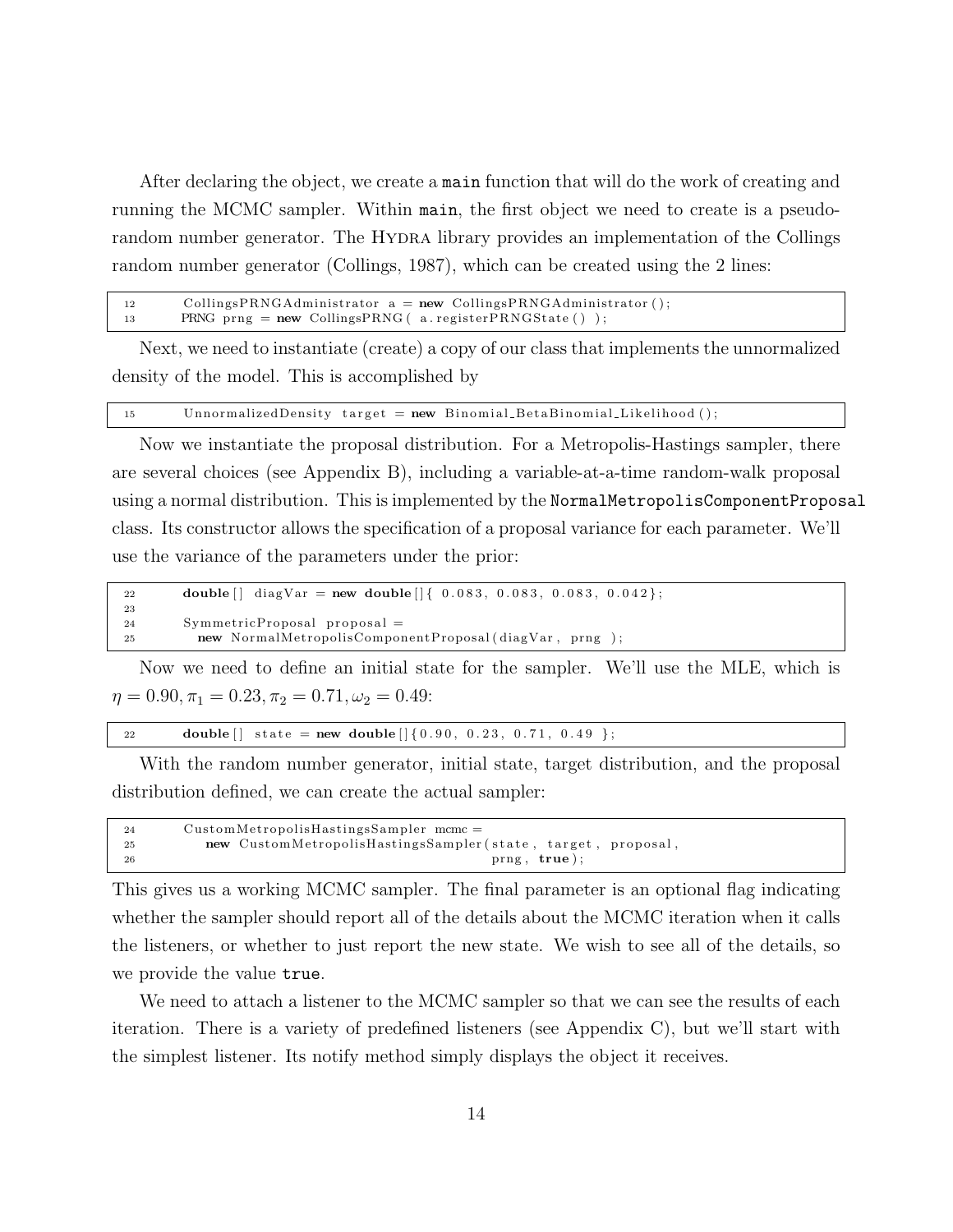| 28 | $MCMCL$ istener $l = new ListenerPrinter()$ ;          |
|----|--------------------------------------------------------|
| 29 | $MCMCL$ istenerHandle $lh =$ mcmc.registerListener(1); |

Finally, with the MCMC sampler defined and a listener attached, we are ready to run the MCMC sampler. This is accomplished by calling the MCMC sampler's iterate method with the number of iterations to perform:

 $31$  mcmc. iterate  $(10)$ ;

#### 4.4 Running the Variable-at-a-time Metropolis Sampler

When combined with the HYDRA library, the two classes we've created form a complete Java program. On Unix-like systems with the standard Sun Java tools installed, the classes can be compiled using the javac command:

 $>$  javac Binomial BetaBinomial SimpleLikelihood . java > javac Binomial BetaBinomial SimpleExample.java

Once the classes are compiled, the MCMC sampler can be run using the Java interpreter by

 $>$  java org . omegahat . Simulation .MCMC. Examples . Binomial BetaBinomial SimpleExample

This will cause the MCMC sampler to print detailed information about each of the ten iterations to the screen. The output for the first iteration is:

```
Chain Step Event (with details)
Last = ContainerState: [ 0.9 0.23 0.71 0.49 ]Last Prob = -359.046964566765Proposed State = ContainerState: [0.9 \ 0.4751068415506061 \ 0.71 \ 0.49]Proposed Prob = -423.26454869568283<br>Current State = ContainerState: [0.
                = Container State: [ 0.9 \ 0.23 \ 0.71 \ 0.49 ]Forward Prob = -0.0369493853787235Reverse Prob = -0.0369493853787235Acceptance Prob = -64.21758412891785Acceptance Val = 0.658405257229882Accepted? = falseAcceptance Rate = 0.0
```
This gives the current and proposed states, the value of the unnormalized density, the forward and reverse proposal probabilities, the acceptance probability, a flag indicating whether or not the proposed state was accepted, the new state, and the cumulative acceptance rate. Note that the unnormalized density and probabilities are reported on the log scale. The output for all 10 iterations is given in Appendix D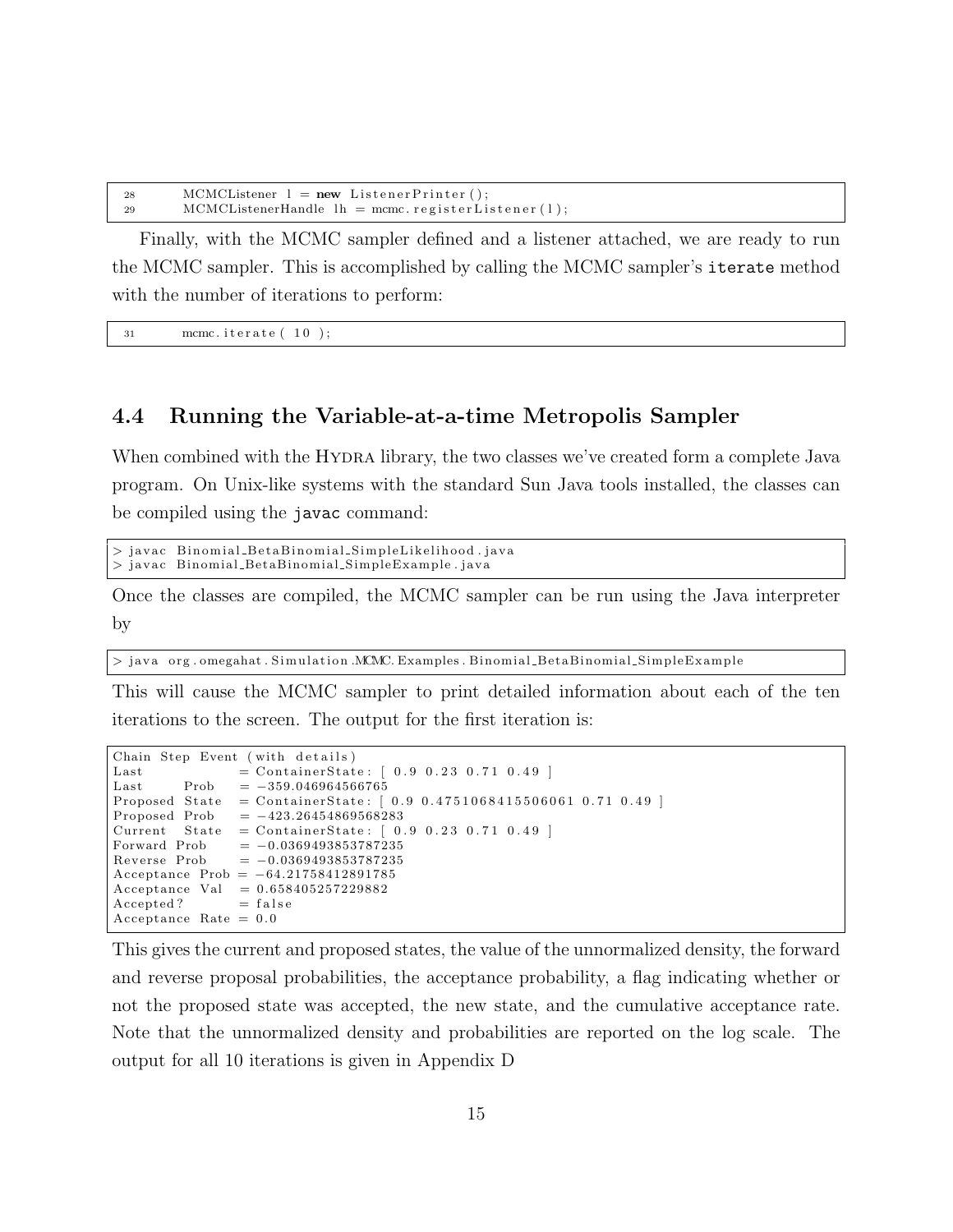#### 4.5 Enhancing the Variable-at-a-time Metropolis Sampler

This example can be enhanced in a number of ways. First, the class can be modified to use a different proposal method. To use a (complete-state) random-walk Metropolis sampler, simply replace the NormalMetropolisComponentProposal with a NormalMetropolisProposal. Alternatively, the user could define a custom proposal distribution and use it instead.

Second, it is impractical to store and interpret all of the detailed information produced by using the StepListenerPrinter listener for more than a few iterations. Instead, we would like to store just the current state to a disk file. This is accomplished by replacing the StepListenerPrinter object with a StrippedListenerWriter. Change lines 28 and 29 to

| 28 | ListenerWriter $l = new$ StrippedListenerWriter ("MCMC output"); |
|----|------------------------------------------------------------------|
| 29 | $MCMCL$ istenerHandle $lh = memc.$ registerListener(1);          |
|    | and realess line 20 with                                         |

and replace line 32 with

| 32<br>$\sim$<br>1.0105C |
|-------------------------|
|-------------------------|

The l.close(); command makes sure that the file that is used to store the MCMC output is properly closed once the MCMC iterations are complete.

Now that the output is being stored to a disk file, it is reasonable to increase the number of iterations. Naturally, this is done by changing the value in the mcmc.iterate call to the desired value, say 10,000.

Compiling and running the modified class now generates a data file containing 10,000 MCMC iterations. This output can be read into a standard statistical package for computation of diagnostics and to perform inference. For this, we have found the  $\texttt{CDDA}^2$  package of MCMC diagnostics, which exists in versions for both R and S-PLUS, particularly helpful. For either version, the commands

```
library (coda)
mcmc. data \langle -\text{mcmc}(\text{as matrix}(\text{read table}(\text{``MCMC output''}));
```
will load the CODA library (provided it is installed) and properly import the MCMC data. A selection of diagnostics, plots, and summaries is then available. For instance, the default CODA plots and summary statistics for our 10,000 iterations are shown in Figure 1.

<sup>2</sup>See Appendix A.3 for information on obtaining CODA.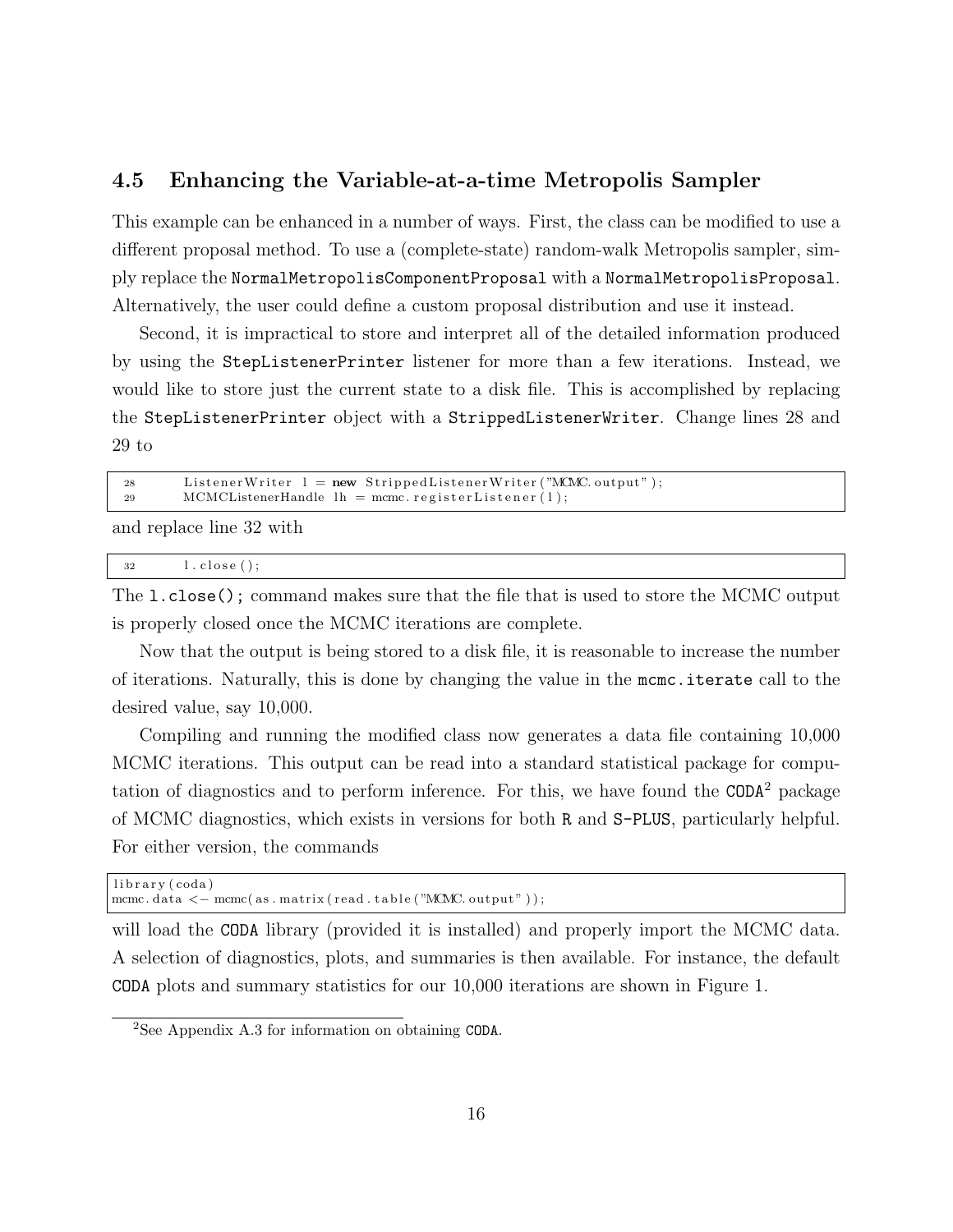

Figure 1: CODA plots for 10,000 MCMC iterations.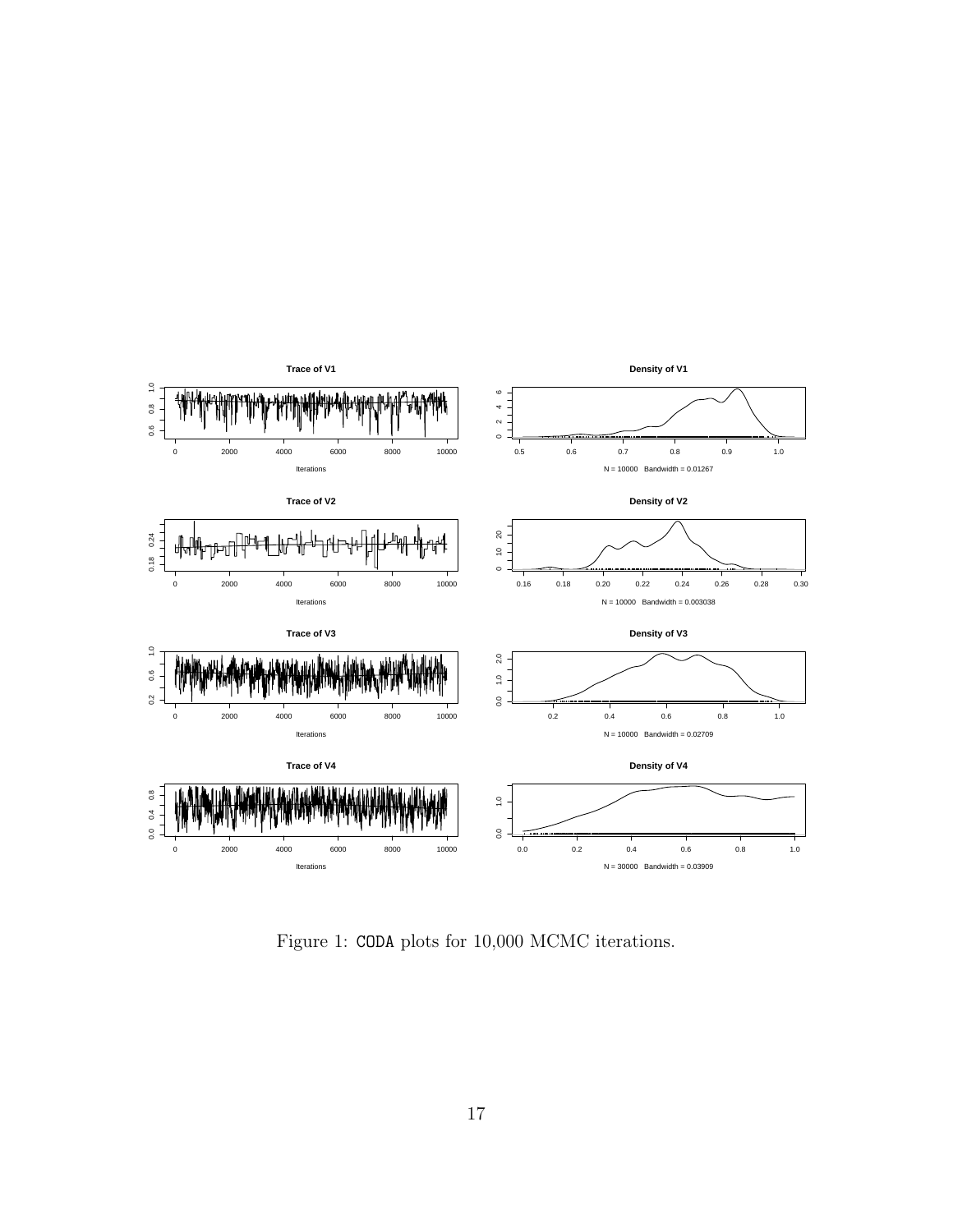Table 4: Class implementing a Normal Kernel Coupler for the LOH model.

```
1 package org.omegahat. Simulation .MCMC. Examples;
2
3 import org.omegahat. Simulation .MCMC.*;
4 import org. omegahat. Simulation .MCMC. Proposals .*;
5 import org.omegahat. Simulation .MCMC. Listeners .*;
6 import org.omegahat. Simulation. RandomGenerators.*;
7 import org.omegahat. Probability. Distributions.*;
8
9 public class Binomial BetaBinomial SimpleExample NKC {
10 static public void main (String | argv ) throws Throwable {
11
12 CollingsPRNGAdministrator a = new CollingsPRNGAdministrator ();
13 PRNG prng = new CollingsPRNG ( a . registerPRNGState ( ) );
14
15 UnnormalizedDensity target = new Binomial_BetaBinomial_SimpleLikelihood ();
16
17 double \begin{bmatrix} | & | \end{bmatrix} Var = { { 0.003, 0.0 , 0.0 , 0.0 },
18 (0.0, 0.001, 0.0, 0.00)\begin{array}{cccc} 19 & 0 & 0 \\ 0.0 & 0.0 & 0.012, 0.0 \end{array}\{ 0.0 \quad , \; 0.0 \quad , \; 0.0 \quad , \; 0.007 \} \};21
22 HastingsCoupledProposal proposal = new NormalKernelProposal (Var, prng);
23
24 int numComponents = 200;
25
26 MultiDoubleState state 0 = new MultiDoubleState (numComponents);
27 for (int i=0; i < numComponents / 2; i++)
28 state0.add ( new double \left[ \{0.903, 0.228, 0.708, 0.486 \} \right) ;
29
30 for (int i=numComponents / 2; i < numComponents; i++)
31 state0.add ( new double [ { 0.078, 0.831, 0.230, 4.5 e − 9 } );
32
33 CustomHastingsCoupledSampler mcmc =
34 mcmc = new CustomHastingsCoupledSampler (state0, numComponents,
35 target, proposal, prng,
36 false);
37
38 ThinningProxyListener pL = new ThinningProxyListener (numComponents);
39 MCMCListenerHandle pLh = mcmc. registerListener (pL);
40
41 MCMCListenerWriter l = new Stripped Listener Writer ("NKC. output");
42 MCMCListenerHandle lh = pL. registerListener (11);
43
44 mcmc. iterate ( 10000 );
45
46 1. close ();
47 }
48 }
```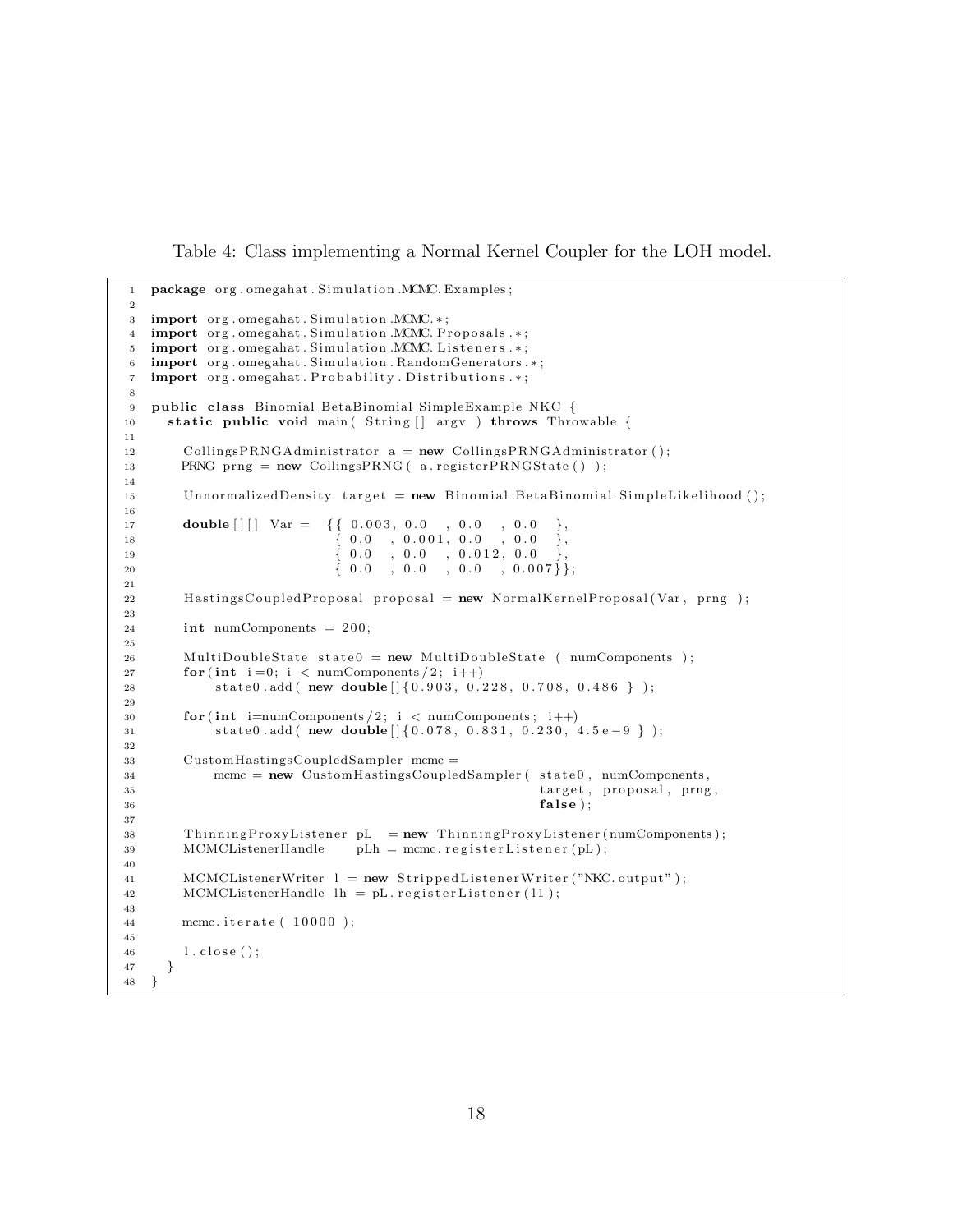#### 4.6 Implementing the Normal Kernel Coupler

To implement the Normal Kernel Coupler (NKC) introduced by Warnes (2000), only a three changes need to be made to our example class. First, we use a different proposal distribution. Second, we initialize a set of initial values rather than a single value. Third, we use the CustomHastingsCoupledSampler class instead of the CustomMetropolisHastingsSampler class. The complete source code for the modified class is given in table 4.

The proposal distribution for the NKC is implemented by the class NormalKernel-Proposal. Its constructor requires two arguments, a random number generator, and a matrix that specifies the variance for the normal kernel. For our example, the proposal is instantiated by the lines:

```
\begin{array}{cccccc} \textbf{double} \; [ \; ] \; [ \; ] & \textbf{Var} \; = & \; \{ \{ \; 0.003, \; 0.0 \; \; , \; \; 0.0 \; \; , \; \; 0.0 \; \; , \; \; 0.0 \; \\ & \; \{ \; 0.0 \; \; , \; \; 0.001, \; \; 0.0 \; \; , \; \; 0.0 \; \; \\ \end{array}18 \{ 0.0 , 0.001 , 0.0 , 0.00 \},
19 \{ 0.0 , 0.0 , 0.0 12, 0.020 \{ 0.0 , 0.0 , 0.0 , 0.0 , 0.007 \};
21
22 HastingsCoupledProposal proposal = new NormalKernelProposal (Var, prng);
```
The NKC maintains a set of current states that must be initialized. We use a MultiDoubleState, which holds a list of double values, to hold the initial values.

```
24 int numComponents = 200;
25
26 MultiDoubleState state 0 = new MultiDoubleState (numComponents);
27 for (int i=0; i < numComponents / 2; i++)
28 state0.add ( new double [ {0.903, 0.228, 0.708, 0.486 } );
29
30 for (int \text{ i}=\text{numComponents}/2; i < \text{numComponents}; i++)31 state0.add ( new double [ {0.078, 0.831, 0.230, 4.5 e -9 } );
```
In this case, we've initialized half of the values to each of the two local maxima.

The logic of multi-state MCMC samplers is implemented by the CustomHastingsCoupled-Sampler class. This class is instantiated using 6 parameters, the set of initial states, the number of current states to maintain, the target (model) distribution, the proposal distribution, a random number generator, and a flag indicating whether to report the details of the iteration:

```
33 CustomHastingsCoupledSampler mcmc =
34 mcmc = new CustomHastingsCoupledSampler (state0, numComponents,
\text{target}, \text{ proposal}, \text{prng},36 true );
```
Although we could have simply used a StrippedListenerWriter this would generate a very large output file by writing out the entire set of 200 current states at each iteration.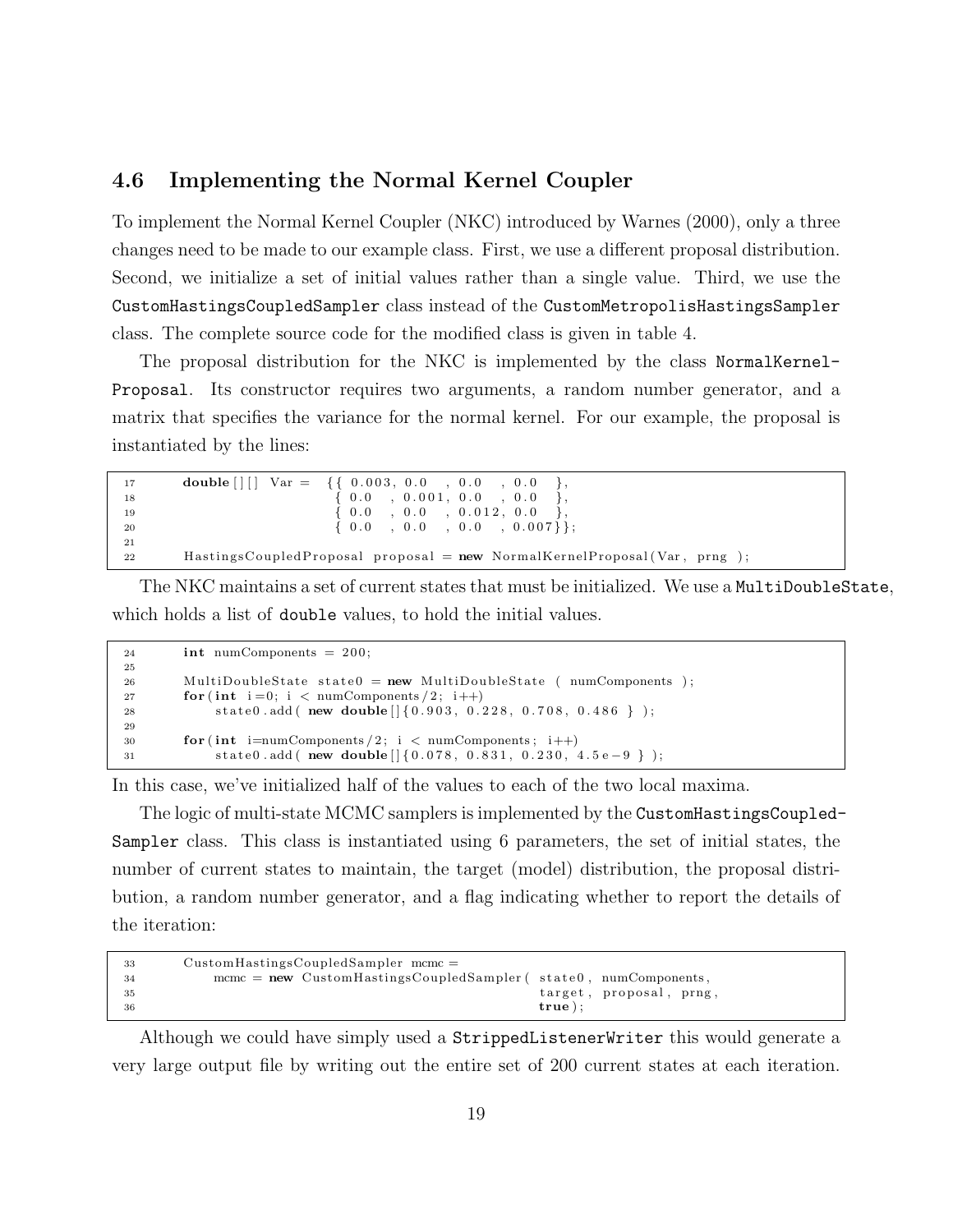Instead, we use a ThinningProxyListener class, which "thins" the events it receives by a specified factor before passing them on:

```
38 ThinningProxyListener pL = new ThinningProxyListener (numComponents);
39 MCMCListenerHandle pLh = mcmc. registerListener (pL);
40
41 MCMCListenerWriter l = new \text{StrippedListenerWriter("NKC.output");}42 MCMCListenerHandle lh = pL. registerListener (11);
```
Running the sampler now will output the complete state once every 200 iterations.

## 5 Conclusions and Future Directions

Our example has shown that the Hydra MCMC library makes it easy to create different Metropolis-Hastings samplers without extensive programming. This should encourage additional statisticians to experiment with and use the Metropolis-Hastings method.

We hope that the HYDRA library will form the basis of a set of MCMC tools that are easy to use, robust, and complete. In particular we intend to integrate Hydra with the statistical tools R, Splus, and SAS, as well as the new Omegahat statistical computing language (Temple Lang, 2000; Chambers, 2000; Bates et al., 2000). These interfaces promise to provide flexible and powerful interactive environments for MCMC.

Other goals for the HYDRA library include

- visual tools for specifying and monitoring MCMC simulations
- support for distributed/parallel computing
- a library of target distributions corresponding to common statistical models, such as GLM's and mixture models.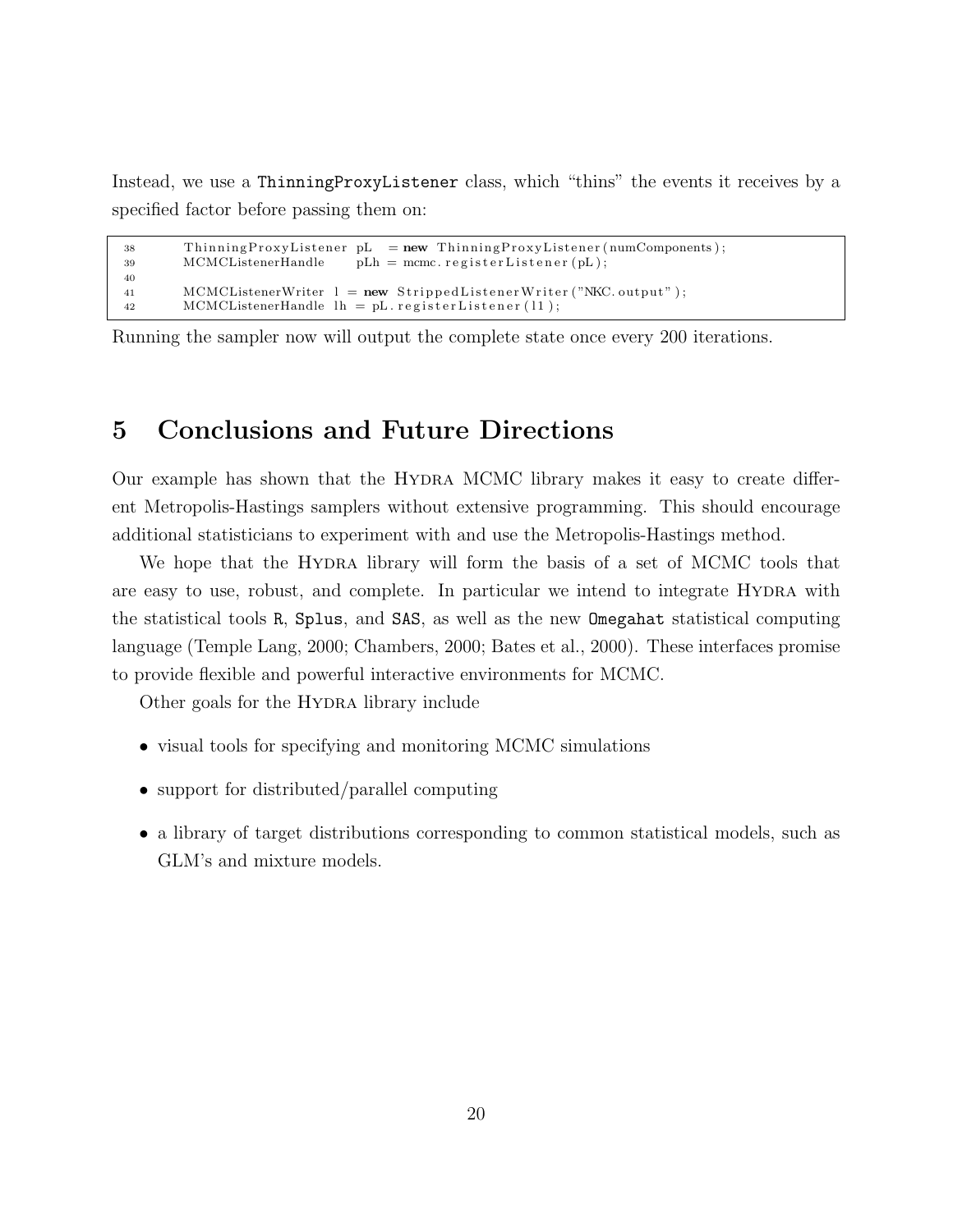## References

Bates, D., Chambers, J., Cook, D., Dalgaard, P., Gentleman, R., Hornik, K., Ihaka, R., Leisch, F., Lumley, T., M achler, M., Masarotto, G., Murrell, P., Narasimhan, B., Ripley, B., Sawitzki, G., Temple Lang, D., TIERNEY, L., & VENABLES, B. (2000). The Omega project for statistical computing. web site. http://www.omegahat.org/.

Chambers, J. M. (2000). Users, programmers, and statistical software. Journal of Computational and Graphical Statistics .

Collings, B. J. (1987). Compound random number generators. Journal of the American Statistical Association 82, 525–527.

Flanagan, D. (1997). Java in a Nutshell. O'Reilly & Associates, second edition.

Gilks, W. R. & Roberts, G. O. (1996). Strategies for improving MCMC. In Markov Chain Monte Carlo in Practice, pages 89–114. Chapman & Hall.

GILKS, W. R., ROBERTS, G. O., & GEORGE, E. I. (1994a). Adaptive direction sampling. *The Statistician* 43, 179–189.

GILKS, W. R., THOMAS, A., & SPIEGELHALTER, D. J. (1992). Software for the Gibbs sampler. In Computing Science and Statistics. Proceedings of the 24rd Symposium on the Interface, pages 439–448. Interface Foundation of North America (Fairfax Station, VA).

Gilks, W. R., Thomas, A., & Spiegelhalter, D. J. (1994b). A language and program for complex Bayesian modeling. The Statistician 43, 169–177.

Hastings, W. K. (1970). Monte Carlo sampling methods using Markov chains and their applications. Biometrika 57, 97–109.

JOY, B., STEELE, G., GOSLING, J., & BRACHA, G. (2000). The Java Language Specification. Addison-Wesley, second edition. also at http://java.sun.com/docs/books/jls.

LEWIS, J. P. (2000). Java versus  $C/C++$  benchmarks. web site. http://www.idiom.com/~zilla/Computer/javaCbenchmark.html.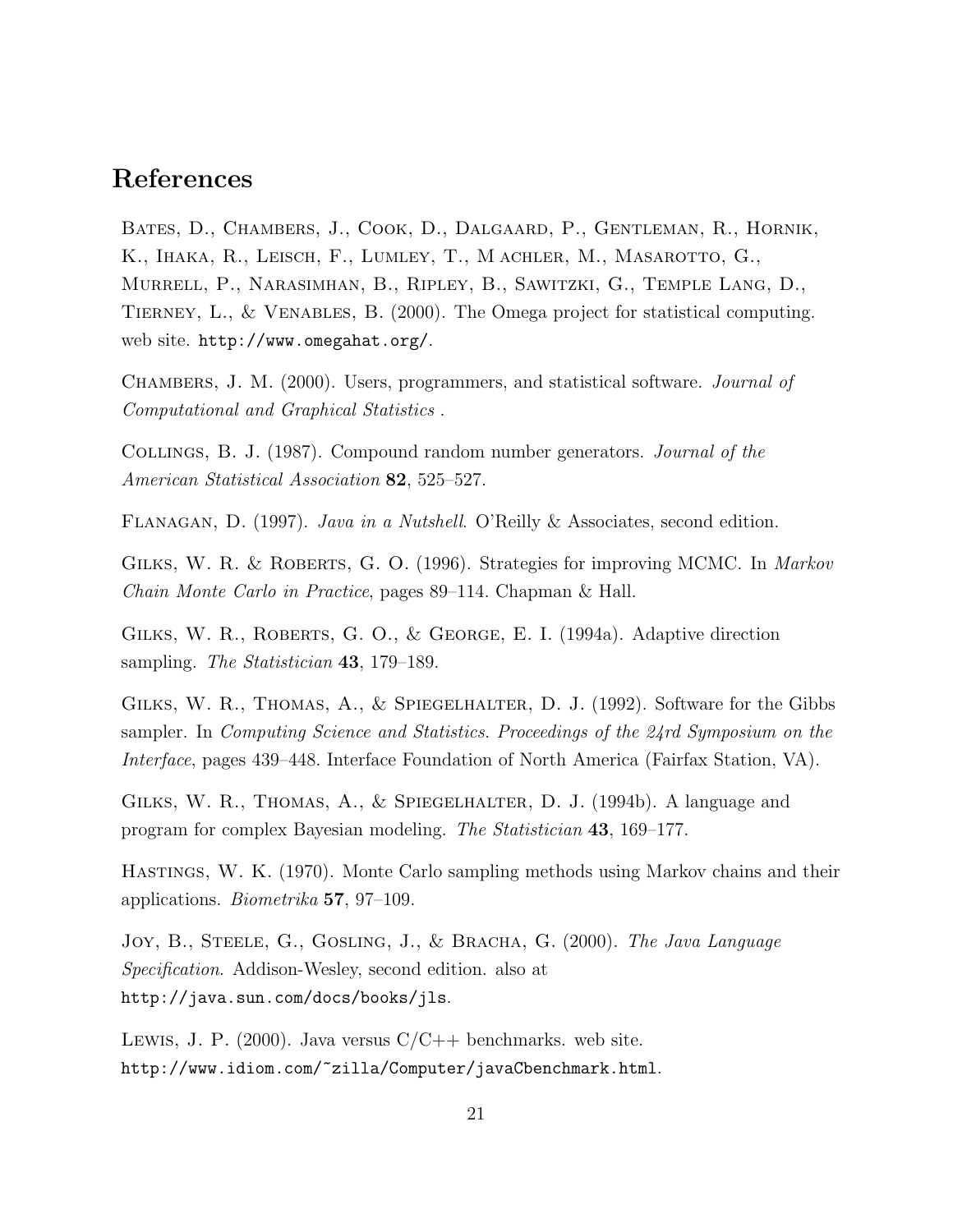Metropolis, N., Rosenbluth, A. W., Rosenbluth, M. N., & Teller, A. H. (1953). Equations of state calculations by fast computing machine. Journal of Chemical Physics 21, 1087–1091.

Neal, R. (2000). Software for flexible Bayesian modeling and Markov chain sampling. Web Site. http://www.cs.toronto.edu/~radford/fbm.software.html.

Rijk, C. (2000). Binaries vs byte–codes. Ace's Hardware (web site) http://www.aceshardware.com/Spades/read.php?article\_id=153.

SCHULMAN, A. (1997). Java on the fly. Webreview.com (web site) http://webreview.com/wr/pub/97/07/25/grok/.

SPIEGELHALTER, D. J., THOMAS, A., & BEST, N. G. (1999). WinBUGS Version 1.2 User Manual. MRC Biostatistics Unit.

Stevens, A. (2000). The BUGS project. Web Site. http://www.mrc-bsu.cam.ac.uk/bugs/welcome.shtml.

Temple Lang, D. (2000). The Omega project: New possibilities for statistical software. Journal of Computational and Graphical Statistics .

TIERNEY, L. (1996). Introduction to general state–space markov chain theory. In *Markov* Chain Monte Carlo in Practice, pages 59–74. Chapman & Hall.

Warnes, G. R. (2000). The Normal Kernel Coupler: An adaptive Markov Chain Monte Carlo method for efficiently sampling from multi-modal distributions. PhD thesis, University of Washington.

ZACHMANN, G.  $(2000)$ . Java/C++ benchmark. web site. http://www.igd.fhg.de/~zach/benchmarks/.

## A Installing HYDRA

The Hydra Java package is available in two forms, as a Jar file (Hydra.jar) containing only the compiled classes and as a gzipped tar file  $(Hydra.current.tar.gz)$  containing the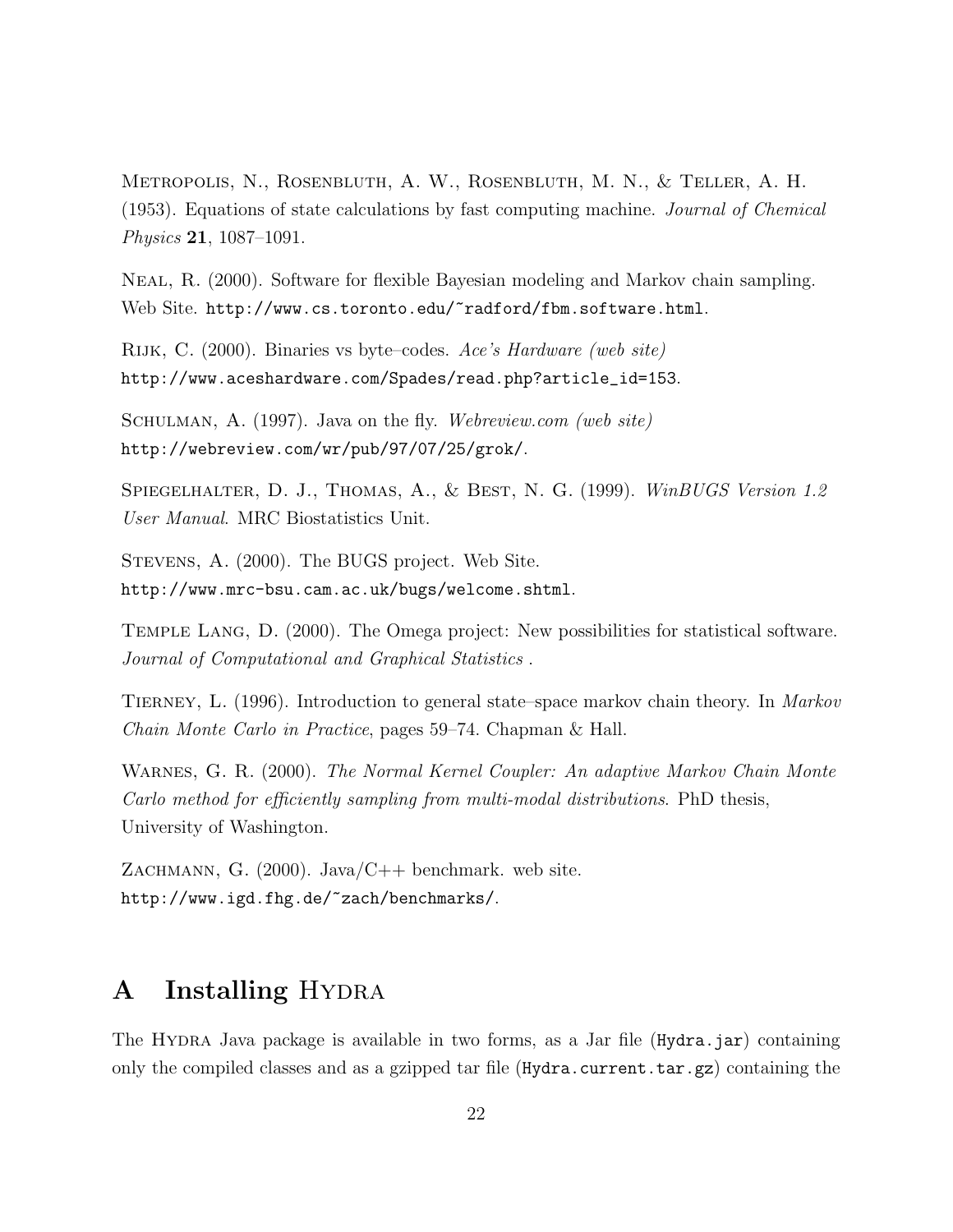full source code as well as the compiled classes. Both files are available from the HYDRA web page located at http://www.warnes.net/Hydra.

#### A.1 Installing the jar File

Download Hydra.jar and append the full path to the jar file to the CLASSPATH. For example, if Hydra.jar has been placed in the directory /home/user/jars/, the proper command for setting the CLASSPATH using sh compatible shells is

```
> CLASSPATH=$CLASSPATH: / home/ u s e r / j a r s /Hydra . j a r
  export CLASSPATH
```
and using csh compatible shells

> seteny CLASSPATH \$CLASSPATH:/home/user/jars/Hydra.jar

#### A.2 Installing the Full Source

Download Hydra.current.tar.gz. It can then be unpacked using GNU tar via

> tar -xvzf Hydra.current.tar.gz

which will unpack a directory tree with root "Hydra". The Java files and source code are contained in directories under Hydra/org/omegahat

The location of this directory then needs to be added to the Java class path. If the directory tree was unpacked in /home/user/jsrc/ this can be accomplished using sh compatible shells by

```
> CLASSPATH=$CLASSPATH:/home/user/jsrc/Hydra
> export CLASSPATH
```
and using csh compatible shells

> setenv CLASSPATH \$CLASSPATH:/home/user/jsrc/Hydra

#### A.3 Other Packages

Two additional Java packages may be required to use particular features of the HYDRA library, Visual Numerics' JNL and Omegahat. In addition, the CODA package, in conjunction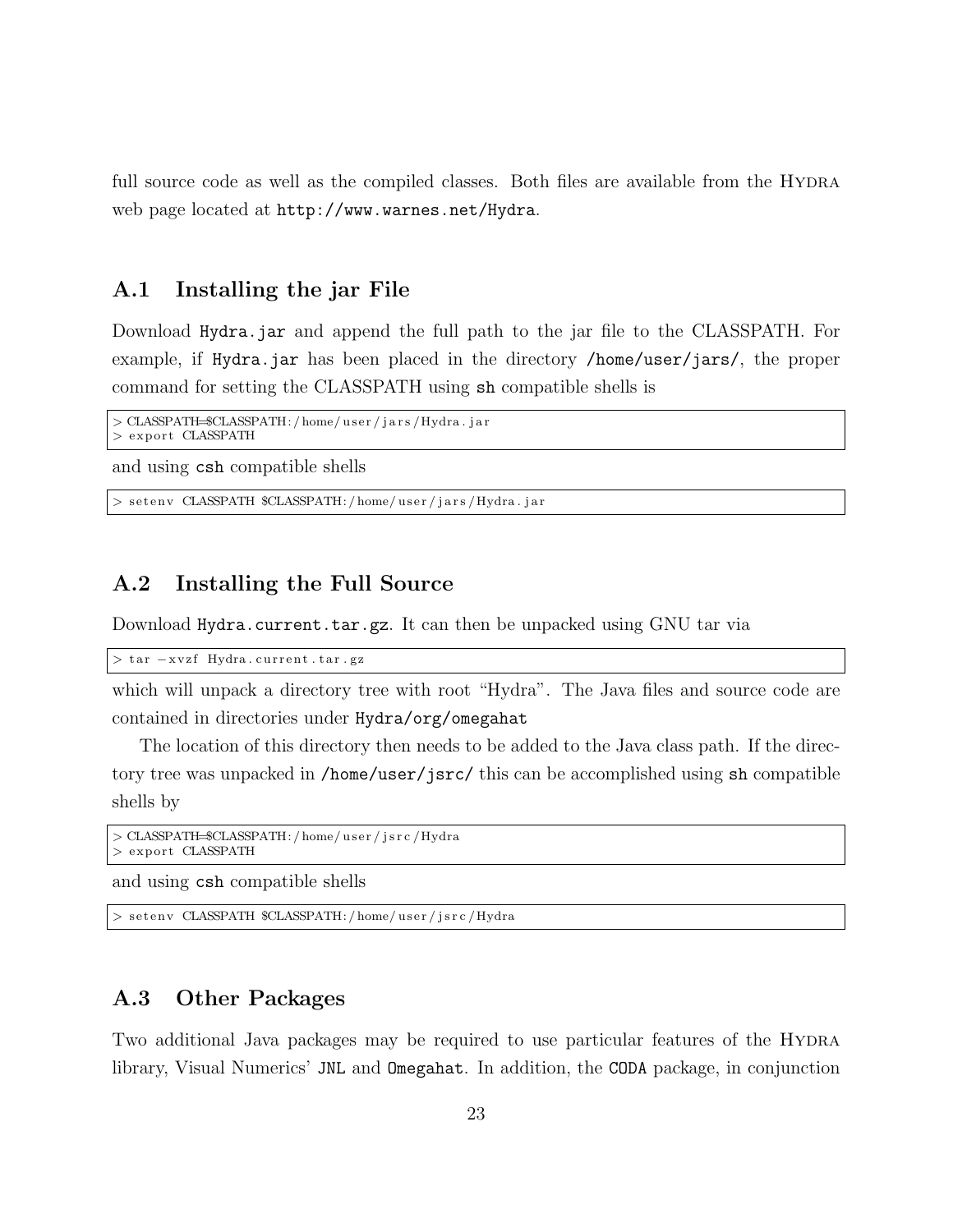with either R or SPLUS statistical packages, provides a useful suite of tools for evaluating and making inference using MCMC output.

- Visual Numerics' JNL library is required for several of the HYDRA classes, in particular those used in the Binomial-BetaBinomial example given below. JNL is available free of charge from the Visual Numerics web site: http://www.vni.com/products/wpd/jnl/.
- The HYDRA MCMC classes were designed to be compatible with the Omegahat statistical programming system. Omegahat provides an interactive environment for statistical programming and analysis and is under active development by the Omegahat project, http://www.omegahat.org.
- The statistical package R is a free re-implementation of the S language and may be obtained free of charge from http://www.r-project.org.
- The CODA package of MCMC diagnostics and other tools for Splus can be obtained from

http://www.mrc-bsu.cam.ac.uk/bugs/classic/coda04/readme.shtml.

A version for R can be obtained from http://www-fis.iarc.fr/coda.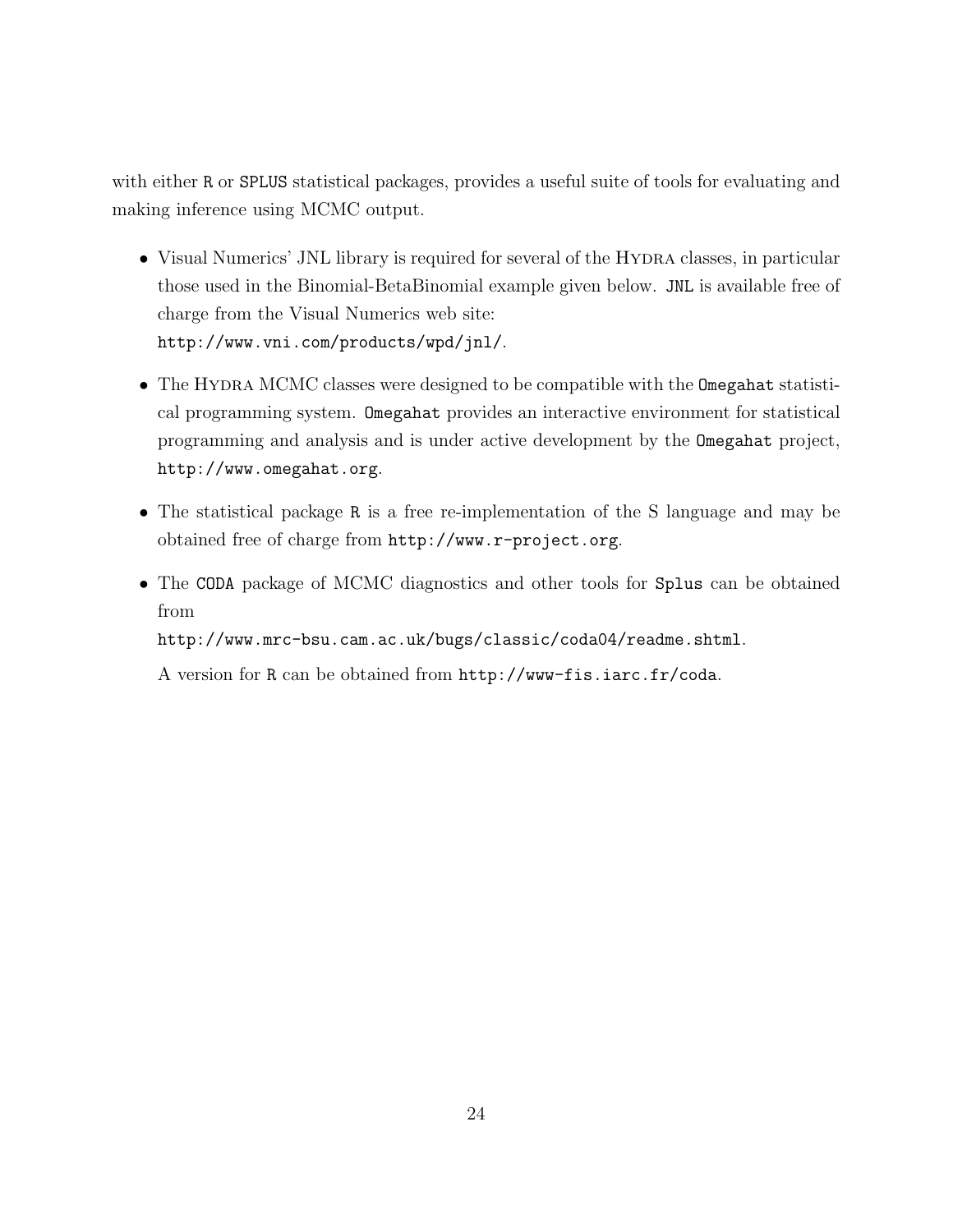# B Predefined Proposal Distributions

Hydra provides a selection of predefined proposal methods for the Metropolis, Metropolis-Hastings, and Hastings-Coupled techniques.

#### Metropolis Samplers

| Class Name                        | Description                    |
|-----------------------------------|--------------------------------|
| NormalMetropolisProposal          | normal random-walk proposal    |
| NormalMetropolisComponentProposal | variable-at-a-time random-walk |
|                                   | proposal                       |

#### Metropolis-Hastings Samplers

| Class Name                        | Description                    |
|-----------------------------------|--------------------------------|
| NormalProposal                    | (fixed) normal proposal        |
| NormalMetropolisProposal          | normal random-walk proposal    |
| NormalMetropolisComponentProposal | variable-at-a-time random-walk |
|                                   | proposal                       |
| MixtureProposal                   | finite mixture proposal using  |
|                                   | specified components           |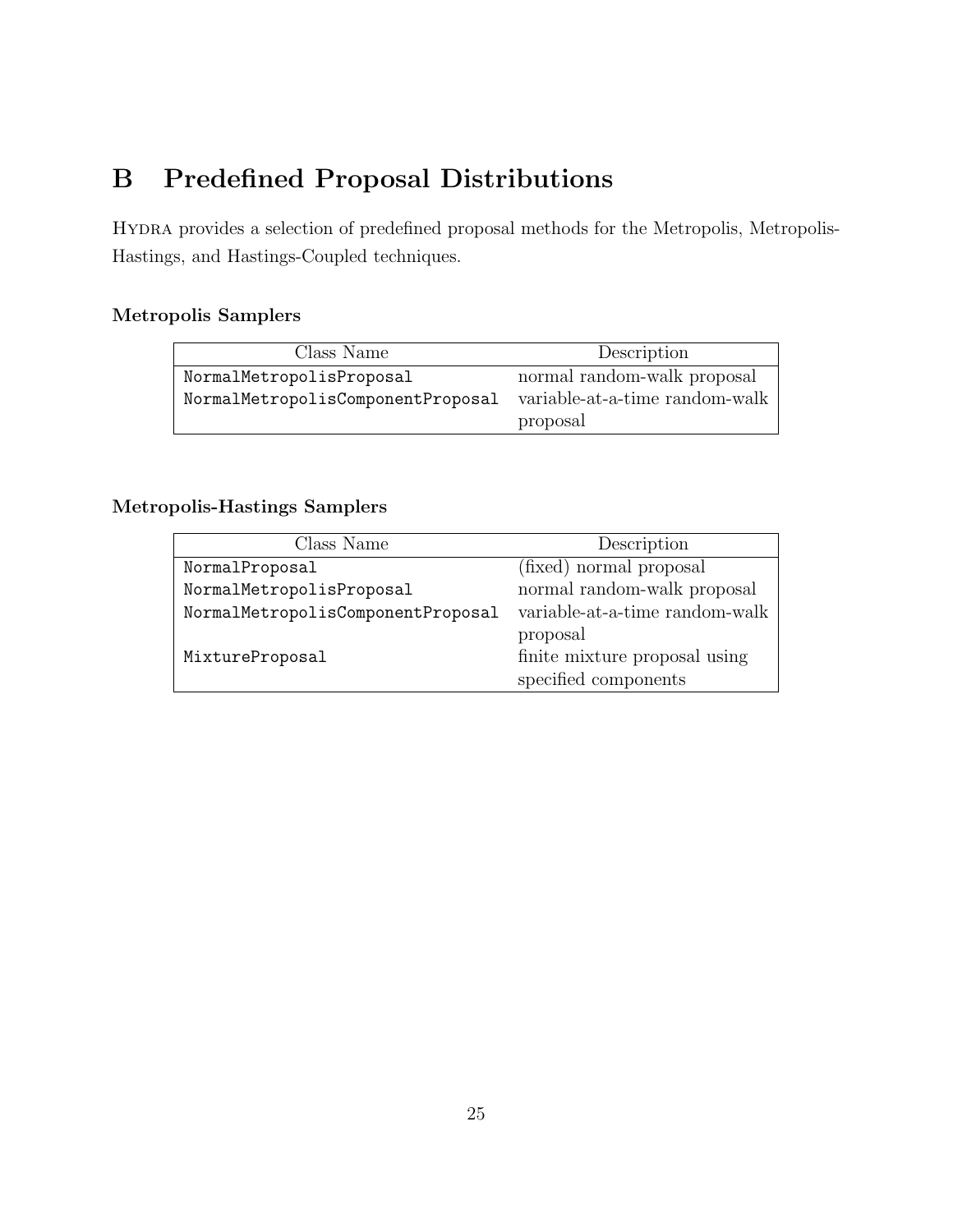| Class Name                          | Description                    |
|-------------------------------------|--------------------------------|
| IndependentHastingsCoupledProposal  | Wrapper for independent        |
|                                     | Metropolis-Hastings Samplers   |
| AdaptiveNormalMetropolisProposal    | (Variance) Adaptive Normal     |
|                                     | Metropolis Proposal            |
| AdaptiveNormalProposal              | (Mean, Variance) Adaptive      |
|                                     | Normal Proposal                |
| NormalKernelProposal                | Normal Kernel Coupler          |
| AdaptiveNormalKernelProposal        | (Variance) Adaptive Normal     |
|                                     | Kernel Coupler                 |
| LocallyAdaptiveNormalKernelProposal | Locally-Adaptive Normal Kernel |
|                                     | Coupler                        |
| KernelDirectionSampler              | Kernel Direction Sampler       |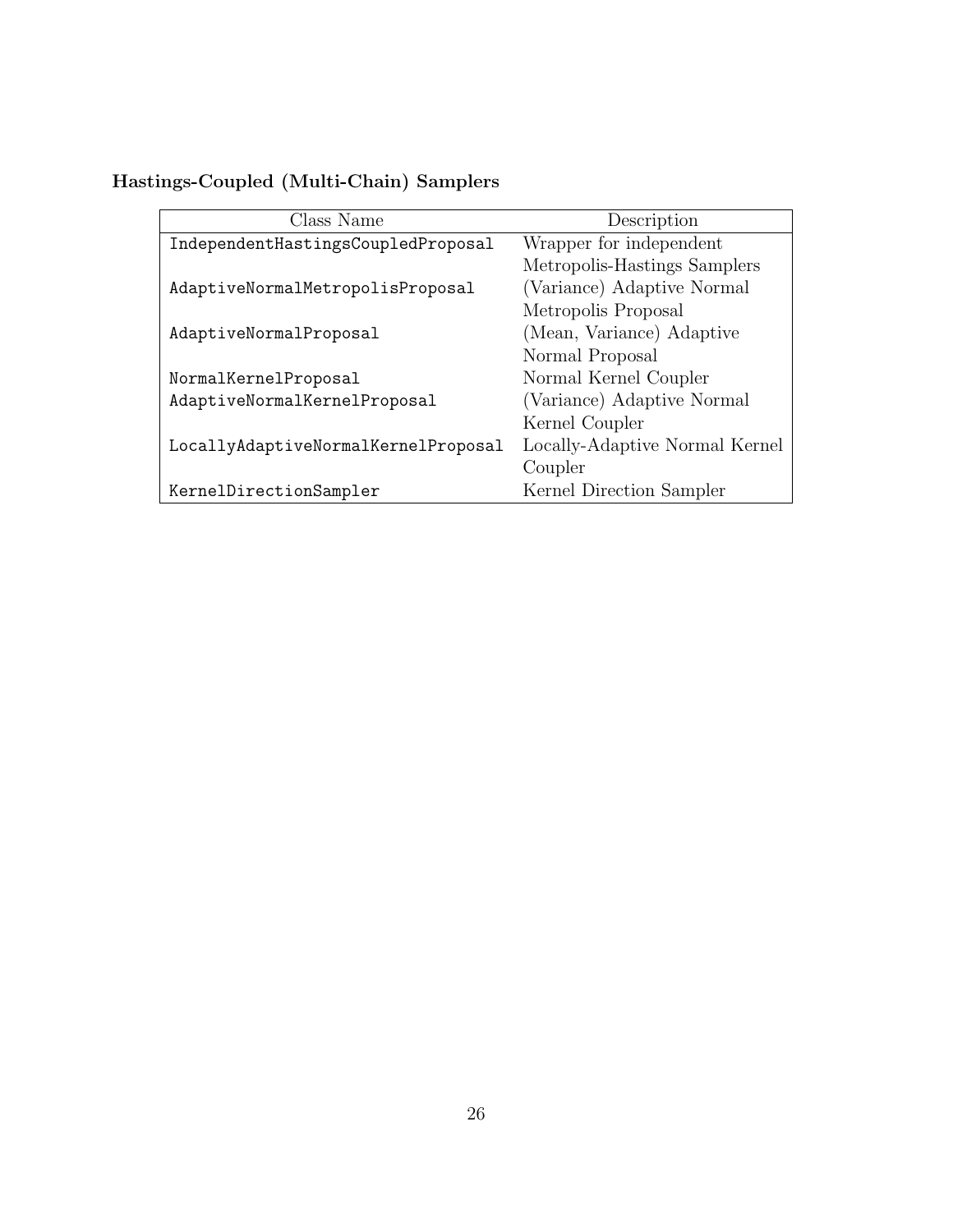# C Predefined Listeners

A variety of predefined listeners are available. These allow monitoring various features of the MCMC simulation and give several storage methods.

| Class Name                 | Description                                                |
|----------------------------|------------------------------------------------------------|
| AcceptanceWriter           | Stores the cumulative acceptance rate to a file            |
| CovarianceWriter           | Stores the cumulative covariance matrix to a file          |
| DistanceListener           | Computes the observed and expected acceptance rate,        |
|                            | step distance, step distance conditional on acceptance     |
| <b>DistanceWriter</b>      | Stores the observed and expected acceptance rate,          |
|                            | step distance, step distance conditional on acceptance     |
|                            | to a file                                                  |
| HistogramWriter            | Stores a cumulative histogram of the current states a file |
| ListenerGzipWriter         | Stores the current state to GZIP compressed file           |
| ListenerPrinter            | Prints the event passed to notify $()$                     |
| ListenerWriter             | Stores the event passed to notify() to a file              |
| MeanWriter                 | Stores the cumulative mean vector to a file                |
| PosteriorProbWriter        | Stores the (unnormalized) posterior probability of the     |
|                            | current state to a file                                    |
| QuantileWriter             | Stores the cumulative quantiles to a file                  |
| <b>StepListenerPrinter</b> | Prints MCMCStepEvents                                      |
| StrippedListenerGzipWriter | Stores the current state to a GZIP compressed file         |
| StrippedListenerWriter     | Stores the current state to a file                         |
| ThinningProxyListener      | A proxy for other listeners that thins the reported events |
|                            | by a specified factor, eg 1 out of every 100               |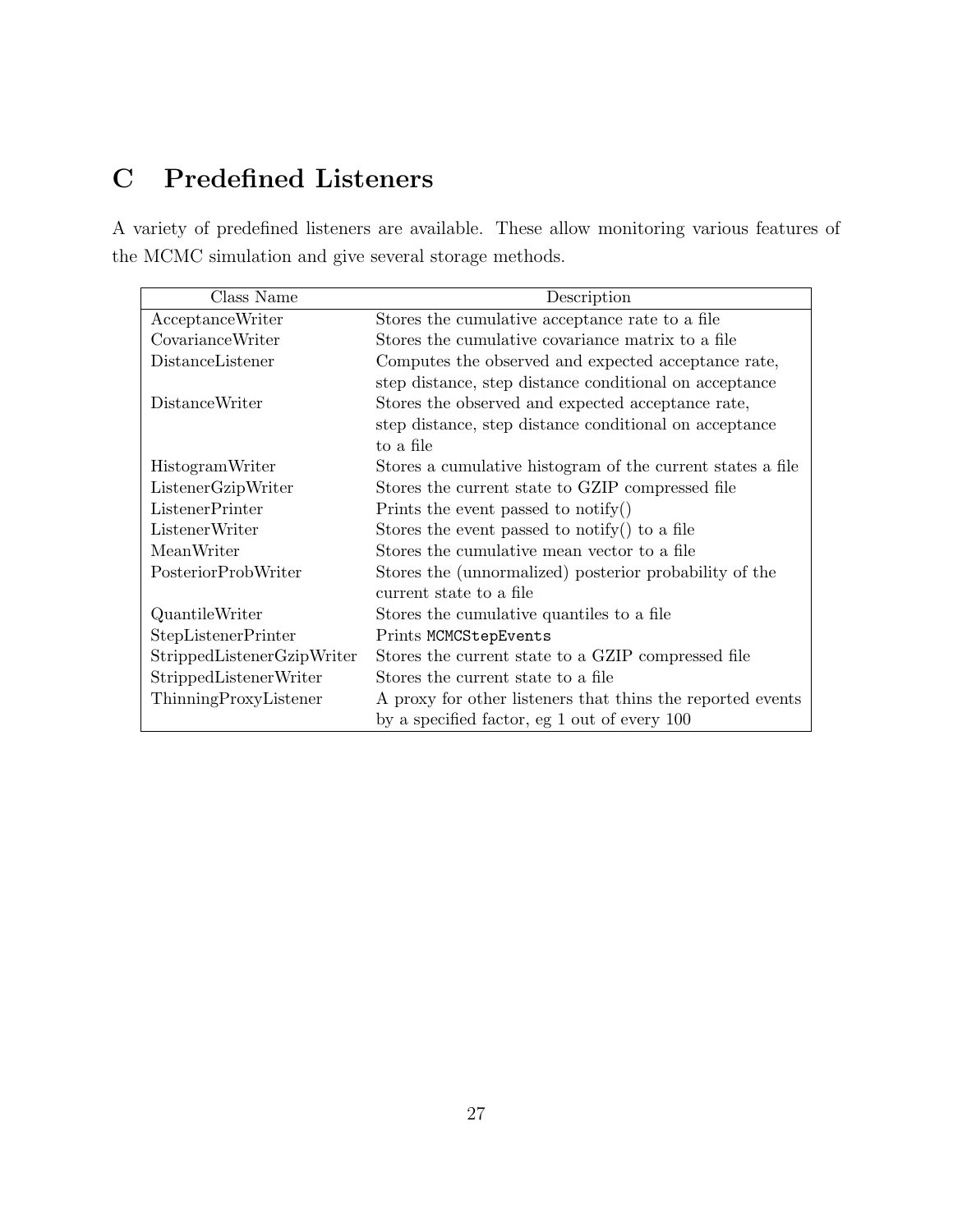#### D Output from Binomial BetaBinomial Example.java

```
> java org. omegahat. Simulation .MCMC. Examples. Binomial BetaBinomial Example
Chain Step Event (with details)
Last = ContainerState: [ 0.9 0.23 0.71 0.49 ]Last Prob = -359.046964566765Proposed State = ContainerState: [0.9 0.4751068415506061 0.71 0.49 ]<br>Proposed Prob = -423.26454869568283Current State = ContainerState: [ 0.9 0.23 0.71 0.49 ]Forward Prob = -0.0369493853787235Reverse Prob = -0.0369493853787235Acceptance Prob = -64.21758412891785Acceptance Val = 0.658405257229882Accepted ? = false
Acceptance Rate = 0. 0
Chain Step Event (with details)
Last = ContainerState: [ 0.9 0.23 0.71 0.49 ]Last Prob = -359.046964566765Proposed\ State\ =\ ContainerState:\ [\ 0.9\ 0.23\ 0.45610096830883196\ 0.49\ ]Proposed Prob = -360.0165066537818Current State = ContainerState: [ 0.9 0.23 0.45610096830883196 0.49 ]Forward Prob = -0.06327351354448152Reverse Prob = -0.06327351354448152Acceptance Prob = -0.969542087016805Acceptance Val = 0.31056162077494043Accepted ? = true
Acceptance Rate = 0.5Chain Step Event (with details)
La s t = C o n t ai n e r S t a t e : [ 0 . 9 0 . 2 3 0 . 4 5 6 1 0 0 9 6 8 3 0 8 8 3 1 9 6 0 . 4 9 ]
Last Prob = -360.0165066537818Proposed State = ContainerState: [0.9 0.23 0.45610096830883196 0.4225189574152196 ]
Proposed Prob = −360.1951841070053
Current State = ContainerState: [0.9 0.23 0.45610096830883196 0.4225189574152196 ]<br>Forward Prob = 0.6154440530408976
Forward Prob = 0.6154440530408976<br>Reverse Prob = 0.6154440530408976= 0.6154440530408976Acceptance Prob = -0.17867745322348583\text{Acceptance Val} = 0.13272539253007873<br>Accepted? = true
Accepted ?
Acceptance Rate = 0. 6 6 6 6 6 6 6 6 6 6 6 6 6 6 6 6
Chain Step Event (with details)
Last = Container State: [0.9 \ 0.23 \ 0.45610096830883196 \ 0.4225189574152196]Last Prob = -360.1951841070053Proposed State = ContainerState: [1.0245145624463277 0.23 0.45610096830883196
0. 4 2 2 5 1 8 9 5 7 4 1 5 2 1 9 6 ]
Proposed Prob = -Infinity
Current State = ContainerState: [0.9 \ 0.23 \ 0.45610096830883196 \ 0.4225189574152196]<br>Forward Prob = 0.23049155040119496= 0.23049155040119496Reverse Prob = 0.23049155040119496Acceptance Prob = -InfiniteAcceptance Val = 0.335025050367706Accepted ? = falseAcceptance Rate = 0.5Chain Step Event (with details)
\emph{Last} \qquad \qquad = \emph{ContainerState:} \ [ \ 0.9 \ 0.23 \ 0.45610096830883196 \ 0.4225189574152196 \ ]
```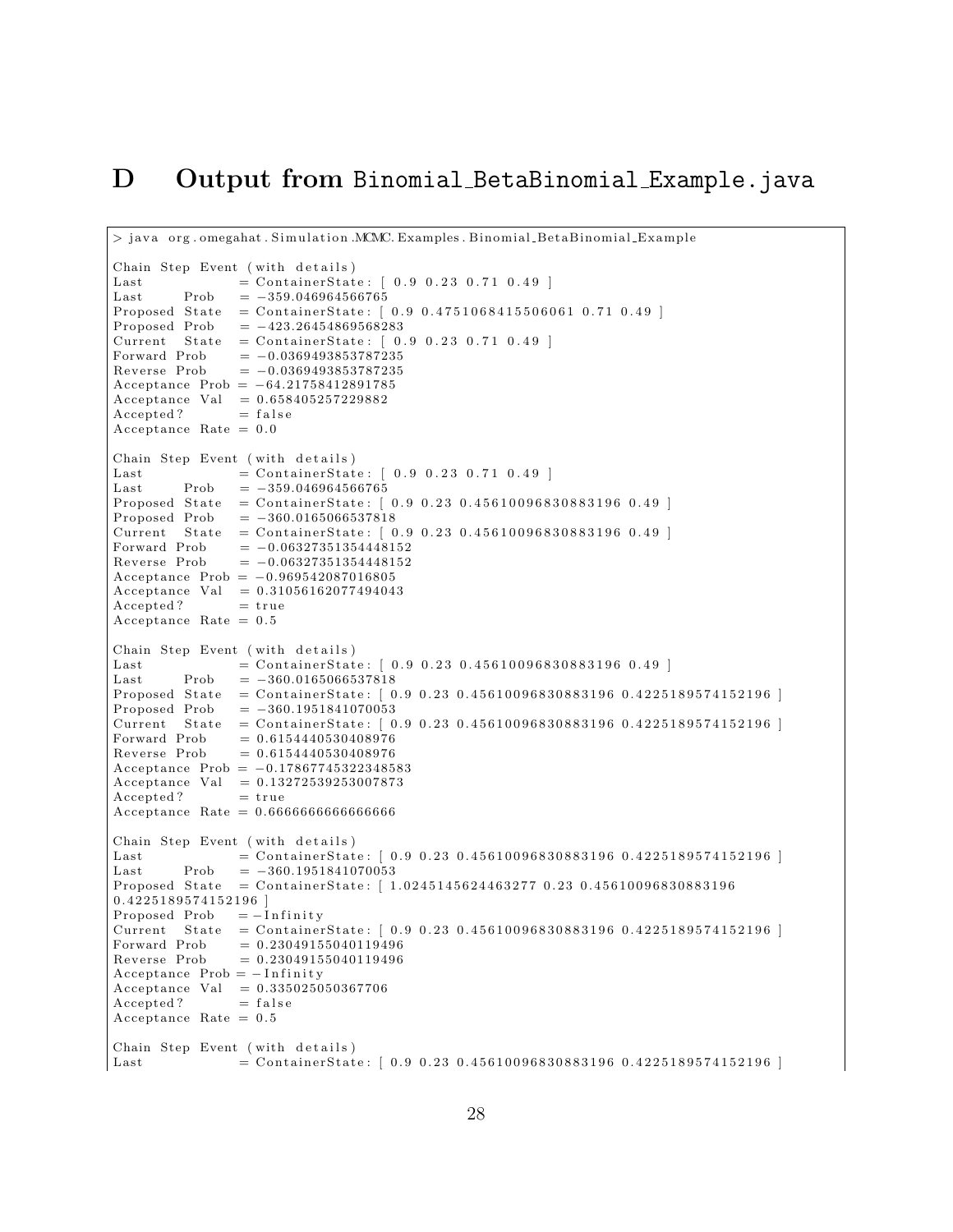```
Last Prob = -360.1951841070053Proposed State = ContainerState: [0.9 0.1856011046441249 0.456100968308831960. 4 2 2 5 1 8 9 5 7 4 1 5 2 1 9 6 ]
Proposed Prob = -363.1065248979661Current State = ContainerState: [0.9 \ 0.23 \ 0.45610096830883196 \ 0.4225189574152196]Forward Prob = 0.3116872397632934<br>Reverse Prob = 0.3116872397632934= 0.3 1 1 6 8 7 2 3 9 7 6 3 2 9 3 4Acceptance Prob = -2.9113407909608213Acceptance Val = 0.14726731467399157Accepted ? = falseAcceptance Rate = 0. 4
Chain Step Event (with details)
Last = Container State : [0.9 \ 0.23 \ 0.45610096830883196 \ 0.4225189574152196]Last Prob = -360.1951841070053Proposed State = ContainerState: [0.9 0.23 0.1825256980628881 0.4225189574152196 ]
Proposed Prob = -364.9924350935826\text{Current} \quad \text{State} \quad = \text{ContainerState}: \left[ \begin{array}{c} 0.9 \,\, 0.23 \,\, 0.45610096830883196 \,\, 0.4225189574152196 \end{array} \right]Forward Prob = -0.1255457772139429Reverse Prob = -0.1255457772139429Acceptance Prob = -4.797250986577353Acceptance Val = 0.4310649477090058Accepted? = falseAcceptance Rate = 0.3333333333333333Chain Step Event (with details)
Last = Container State : [0.9 \ 0.23 \ 0.45610096830883196 \ 0.4225189574152196]Last Prob = -360.1951841070053Proposed State = ContainerState: [0.9 \ 0.23 \ 0.45610096830883196 \ 0.5879703533000055]Proposed Prob = -359.85442835072524Current State = ContainerState: [0.9 0.23 0.45610096830883196 0.5879703533000055 ]
Forward Prob = 0.3415983954458079Reverse Prob = 0.3415983954458079Acceptance Prob = 0.0Acceptance Val = 0.36058319097411967Accepted? = trueAcceptance Rate = 0.42857142857142855Chain Step Event (with details)
Last = Container State: [0.9 \ 0.23 \ 0.45610096830883196 \ 0.5879703533000055]Last Prob = -359.85442835072524Proposed State = ContainerState: [0.6696587069504394 \ 0.23 \ 0.456100968308831960. 5 8 7 9 7 0 3 5 3 3 0 0 0 0 5 5 ]
Proposed Prob = -361.2666064185844Current State = ContainerState: [ 0.9 0.23 0.45610096830883196 0.5879703533000055 ]Forward Prob = 0.00517213125315924Reverse Prob = 0.00517213125315924Acceptance Prob = -1.412178067859145\text{Acceptance Val} = 0.9268299028867995<br>Accepted? = false
Accepted ?
Acceptance Rate = 0.375Chain Step Event (with details)
Last = Container State: [0.9 \ 0.23 \ 0.45610096830883196 \ 0.5879703533000055]Last Prob = -359.85442835072524Proposed State = ContainerState: [0.9 0.2099774552506214 0.456100968308831960. 5 8 7 9 7 0 3 5 3 3 0 0 0 0 5 5 ]
Proposed Prob = -360.42346255905113Current State = ContainerState: [0.9 0.2099774552506214 0.456100968308831960. 5 8 7 9 7 0 3 5 3 3 0 0 0 0 5 5 ]
Forward Prob = 0.32110939780366615
```